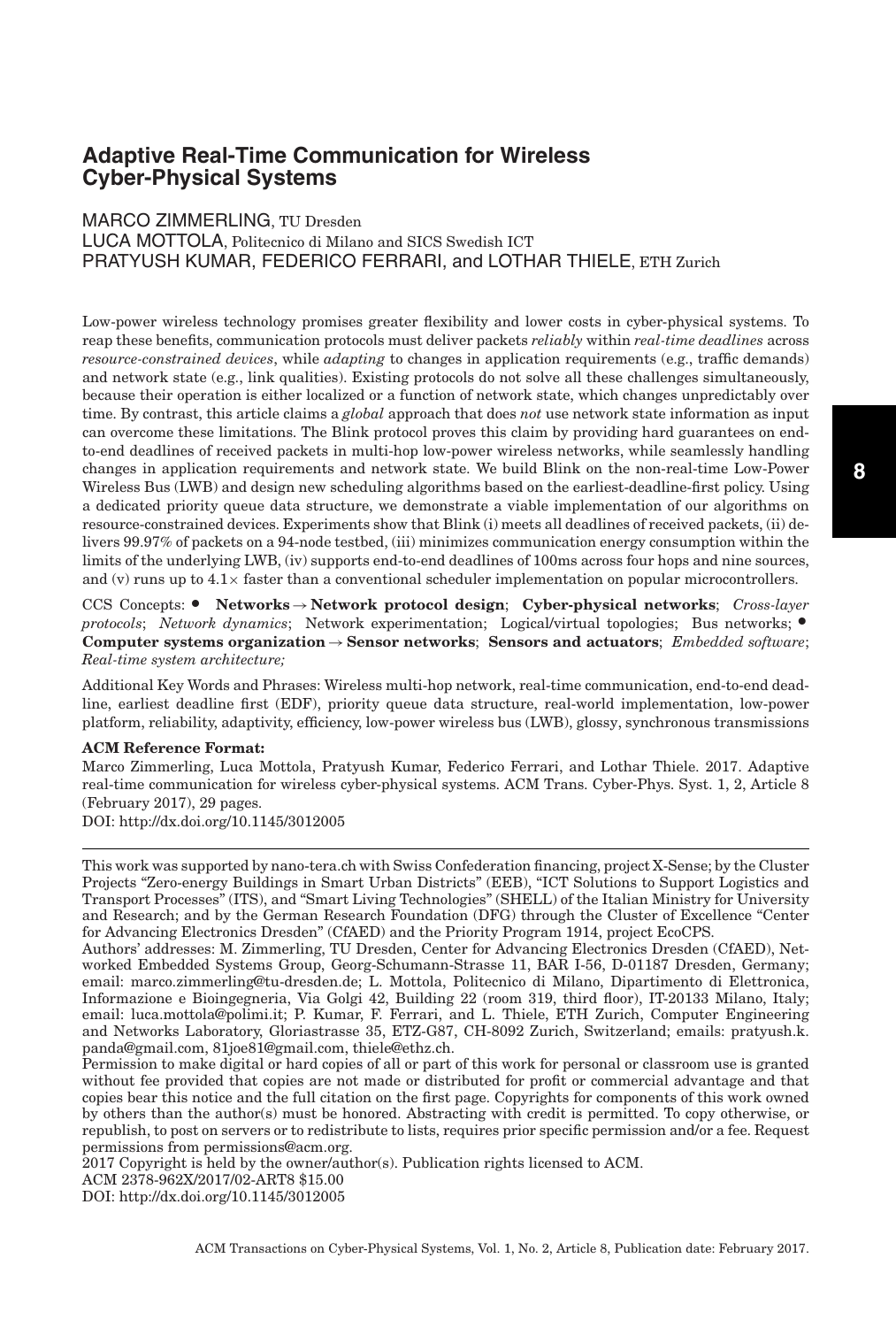# **1. INTRODUCTION**

The benefits of low-power wireless communication technology in cyber-physical systems (CPS) are widely acknowledged [Honeywell 2006], ranging from better scalability through lower installation and maintenance costs to greater flexibility in selecting sensing and actuation points [Åkerberg et al. 2011b]. Example applications include level control of dangerous liquids [Honeywell 2006], rapid prototyping of automation solutions in retrofitting buildings [Agarwal et al. 2011], and minimally invasive monitoring of safety-critical assets [Stankovic et al. 2003]. Lower costs and ease of installation motivate the use of battery-powered or energy-harvesting devices with low-power wireless transceivers and microcontrollers (MCUs) [Åkerberg et al. 2011a].

**Challenges.** Because CPS control physical processes that evolve over time, communication in CPS is inherently subject to *hard real-time requirements*; that is, packets that are *successfully received* at the intended destination must do so before stipulated *deadlines*, for example, to guarantee control stability [Sinopoli et al. 2004]. This entails that packets not meeting their deadline have no value to the application and count as lost. Support for this kind of *real-time traffic* is mainstream in wired fieldbuses [CAN 2004; FlexRay 2013]. In low-power wireless networks, however, the problem was recognized early: "... because of the large scale, nondeterminism, noise, etc., it is extremely difficult to guarantee real-time properties" [Stankovic et al. 2003]. This is due to four challenges low-power wireless protocols must address simultaneously to support CPS:

- —**Deadlines (D):** ensure that packets successfully received at the intended destination(s) meet *hard end-to-end deadlines* across multiple hops;
- —**Reliability (R):** achieve a *high packet delivery ratio* across multiple hops despite the inherent unreliability of wireless communications;
- —**Adaptivity (A):** *adapt* to unpredictable changes in application requirements (e.g., traffic demands) and network state, that is, the physical-layer conditions determining the nodes' ability to communicate (e.g., wireless link qualities, hop distances);
- —**Efficiency (E):** operate *efficiently* with regard to limited resources, including compute power, memory, and energy, as well as large network scales.

As discussed in Section 2, these four challenges are yet unsolved. The approach taken by current solutions prevents them from addressing all challenges at once. Some operate in a *localized* fashion [He et al. 2005], which aids scalability but renders them unable to provide *end-to-end* guarantees. Others require time-varying network state information (e.g., link qualities) as input [WirelessHART 2007], which determines their functioning. This, however, makes them susceptible to the unpredictable and nondeterministic dynamics of low-power wireless links [Baccour et al. 2012] that rapidly mutate the network state, impairing their ability to *promptly adapt* to those changes or to scale to large networks [Zhang et al. 2009; Saifullah et al. 2010; Chipara et al. 2011].

**Approach.** We present Blink, a real-time low-power wireless protocol that solves challenges **D**, **R**, **A**, and **E** *together*. Our approach differs from previous ones: Blink does *not* employ network state information as an input and uses *only* the application's real-time traffic requirements to *efficiently* compute a single *global* communication schedule *at runtime*, such that all received packets provably meet their deadlines. This crucially means that Blink's scheduling decisions are not determined by the current network state and thus do not need to be adapted to its unpredictable changes. In this way, we detach Blink's operation from the network dynamics, overcoming the limitations of previous approaches and enabling adaptive real-time communication even in the face of mobile nodes and dynamically changing application requirements.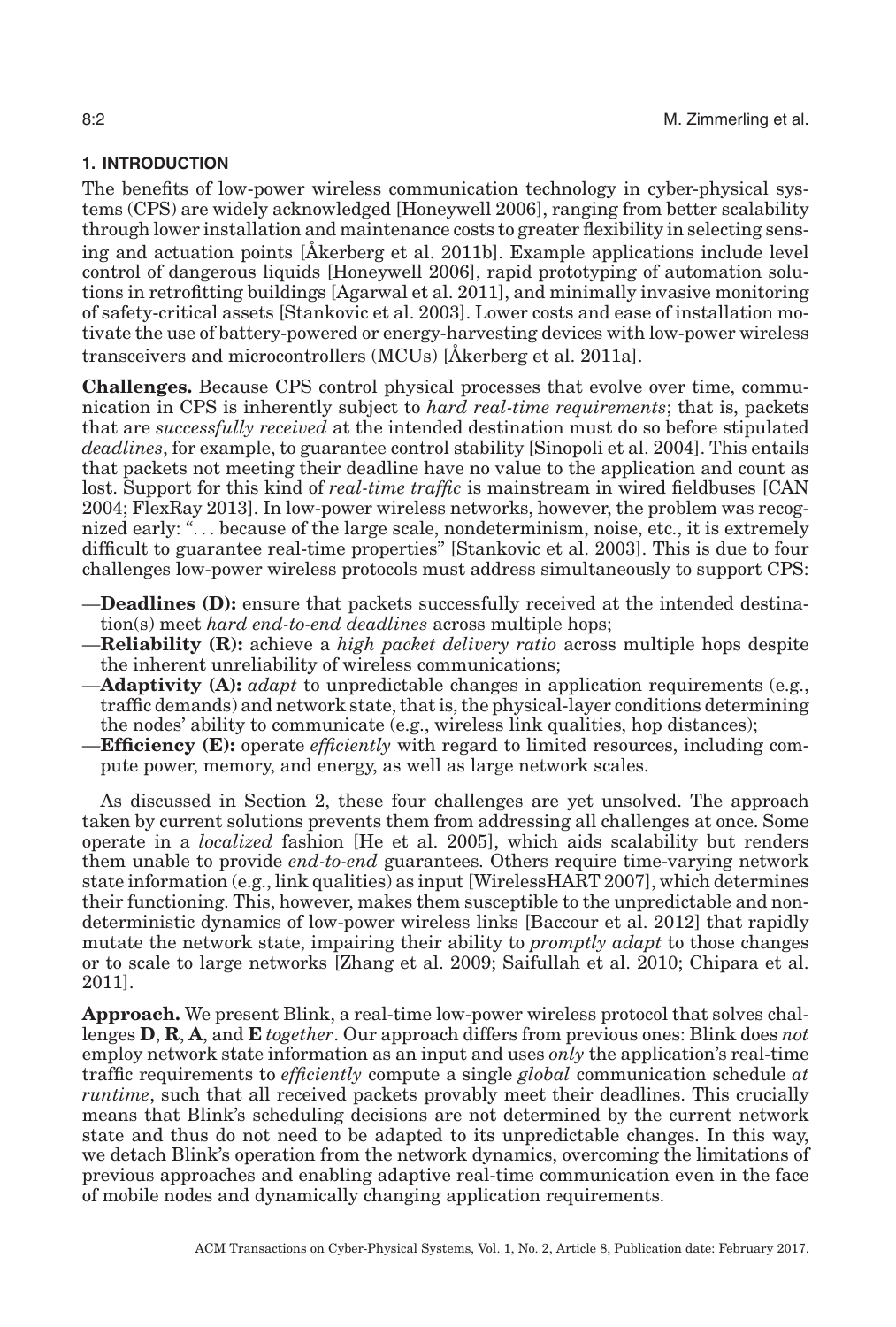## Adaptive Real-Time Communication for Wireless Cyber-Physical Systems 8:3

To realize our approach, we leverage the Low-Power Wireless Bus (LWB) [Ferrari et al. 2012] as Blink's underlying communication support. As described in Section 3, LWB is a *non-real-time* protocol that maps all communication onto network-wide Glossy floods [Ferrari et al. 2011]. Real-world experiments show that Glossy achieves packet delivery ratios above 99.9% in networks that range in size from 26 to 260 nodes, in density from a few to over 50 nodes in the same broadcast domain, in diameter from three to eight hops, as well as under external interference (e.g., from Wi-Fi networks) and when a large subset of the nodes is mobile [Ferrari et al. 2011, 2012].

**Contributions and road-map.** Section 4 gives an overview of Blink, while Section 5 details its design and efficient implementation, which rest on three key contributions as follows:

- —*Problem mapping.* In LWB, nodes communicate in a time-triggered fashion according to the *same global schedule*. Further, Glossy reliably delivers all packets to all nodes, while allowing us to not consider the time-varying network state as an input to the scheduling problem. We can therefore treat the whole multi-hop wireless network as a single communication resource that runs on a single clock. This allows us to map the real-time scheduling problem in Blink to *uniprocessor* task scheduling, making it easier to solve than the multi-processor case in prior works [Saifullah et al. 2010]. We note that Chipara et al. [2013] uses a similar abstraction for scheduling real-time communication in a many-to-one data collection scenario with in-network aggregation, whereas we focus on many-to-many real-time traffic in critical CPS applications.
- —*Real-time scheduling policies.* Tackling the problem as uniprocessor task scheduling allows us to conceive scheduling policies based on the well-known earliest-deadlinefirst (EDF) principle [Liu and Layland 1973]. Using these policies, Blink computes a schedule so all received packets generated by a set of admitted real-time streams provably meet their deadline, while minimizing the communication energy consumption within the constraints of the underlying LWB protocol. By computing the schedule online, Blink promptly adapts to changes in the application requirements.
- —*Efficient data structure and algorithms.* Enabling EDF-based real-time scheduling on low-power, resource-constrained platforms is a significant challenge on its own. Due to its runtime overhead, EDF has seen little adoption even on commodity hardware, despite its real-time optimality [Buttazzo 2005; Sha et al. 2004]. To tackle this challenge, we exploit characteristics of our scheduling problem to design a highly efficient priority queue data structure and algorithms that take advantage of it.

In Section 6, we evaluate Blink on two testbeds with up to 94 nodes, four state-of-theart MCUs, and using synthetic simulations as well as a time-accurate instruction-level emulator. For instance, our testbed results show that Blink meets all deadlines of received packets, while losing only 0.03% of the packets over wireless. Beneficial statistical properties of Glossy [Zimmerling et al. 2013] allow one to use well-known methods to deal with the very few missing packets in the design of CPS controllers [Sinopoli et al. 2004]. Further, we show that Blink supports end-to-end deadlines as small as 100ms, thus meeting the requirements of industrial closed-loop control [Åkerberg et al. 2011a]. Such real-time performance rests a long way from the original LWB: Simulations indicate that the latter meets only 35–72% of deadlines in some settings we test. Finally, using our priority queue and scheduling algorithms, Blink achieves speed-ups of up to  $4.1\times$  compared to a conventional scheduler implementation on state-of-the-art MCUs. This proves instrumental to the viability of EDF-based real-time scheduling on widespread low-power embedded platforms, such as those based on MSP430 MCUs.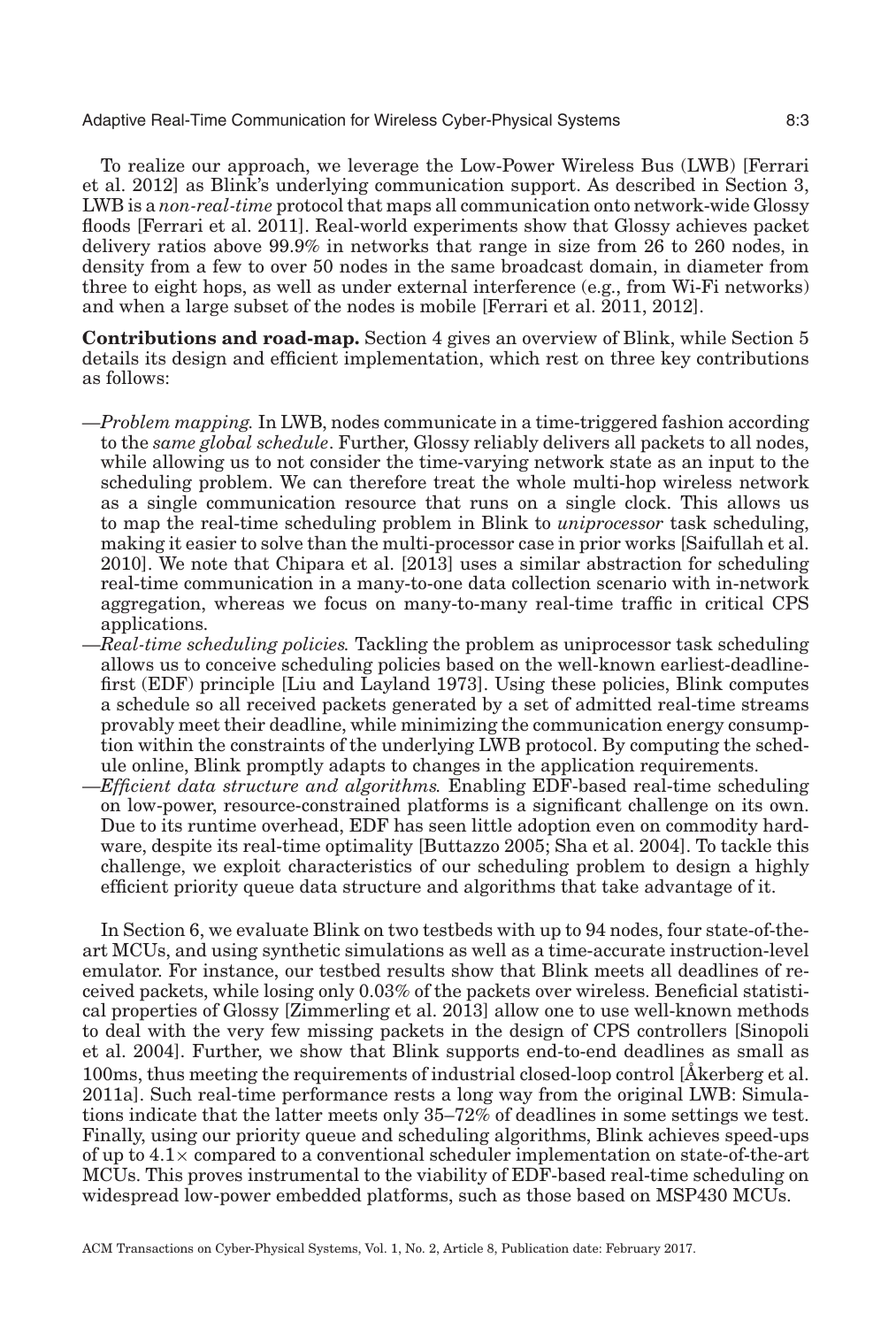# **2. PROBLEM AND RELATED WORK**

Guaranteeing hard real-time properties in multi-hop low-power wireless networks is a long-standing, yet unsolved, problem [Stankovic et al. 2003]. The problem originates from the requirements of emerging CPS applications. We discuss these requirements next, then state the problem, and, finally, review previous approaches to solving it.

# **2.1. Application Requirements and Problem Statement**

CPS embed distributed feedback loops into the physical world [Stankovic et al. 2005]. As the physical world evolves over time, timing constraints are important when embedded devices stream sensor data and control signals to drive time-critical control loops. The control logic executes right on the actuators that affect the environment or on a few dedicated devices that periodically distribute control signals to the actuators.

Let  $\Lambda$  denote the set of all *n* streams in the network. Each stream  $s_i \in \Lambda$  releases one packet at a periodic interval *P*<sup>i</sup> , called the *period* of stream *s<sup>i</sup>* . The *start time*  $S_i$  is the time when  $s_i$  releases the first packet. Every packet released by stream  $s_i$ should be delivered to the destination(s) within the same *relative deadline*  $D_i$ . The next packet is only released after the *absolute deadline* of the previous packet, that is,  $D_i \leq P_i$ . We refer to the absolute deadline of  $s_i$  as a shorthand for the absolute deadline of the last packet released by  $s_i$ . Overall, each stream  $s_i \in \Lambda$  is characterized by its *profile*  $\langle S_i, P_i, D_i \rangle$ . If there are *k* streams with the same profile, then we also write  $\tilde{k}\langle\cdot,\cdot,\cdot\rangle .^1$ 

The concrete stream profiles are application specific. Specifically, the sensing modality and/or the nature of the feedback loop often dictate a stream's period *P*<sup>i</sup> [Åkerberg et al. 2011a]. Temperature control in liquid volumes demands periods in the order of minutes [Paavola and Leiviska 2010], and coordinated multi-robot control runs with periods of at most tens of seconds [Mottola et al. 2014]. On the other hand, compressor speed control requires periods down to tens of milliseconds [Åkerberg et al. 2011a]. Greater opportunities for energy savings (e.g., through duty cycling) are available in the former applications, yet we demonstrate in Section 6 that Blink can efficiently operate with periods in the hundreds-of-milliseconds range. The monitoring or control logic determines a stream's deadline  $D_i$  and starting time  $S_i.$  For example, closed-loop control typically requires shorter deadlines than open-loop control [Ogata 2001].

Deployments consist of tens to hundreds of devices. Due to the limited communication range of low-power wireless radios, *multi-hop communication* is typically needed to ensure connectivity. Some scenarios feature partially or completely mobile networks, for example, when optimizing sensing locations or coordinating mobile robots [Mottola et al. 2014]. This adds to the dynamics of low-power wireless links caused by interference, fading, and environmental changes [Srinivasan et al. 2010; Baccour et al. 2012].

**Problem.** Based on these requirements, one needs to solve challenges **D**, **R**, **A**, and **E** at once. Challenge **D** entails finding schedule(s) such that given *n* streams,  $n = |\Lambda|$ , for every stream  $s_i \in \Lambda$ , every packet released by  $s_i$  *can* be received within  $D_i$  time units.

#### **2.2. Related Work**

Previous efforts to solving the problem can be broadly classified depending on whether they need local or global knowledge as input for computing communication schedules.

An example of the former class is SPEED, where each node monitors its neighbors within radio range, for example, to acquire location information and detect transient

<sup>&</sup>lt;sup>1</sup>For simplicity, we assume a stream releases one packet at a time. If a stream  $\langle S_i, P_i, D_i \rangle$  releases *k* packets at a time, then we implicitly transform this into  $k(S_i, P_i, D_i)$  streams each releasing one packet.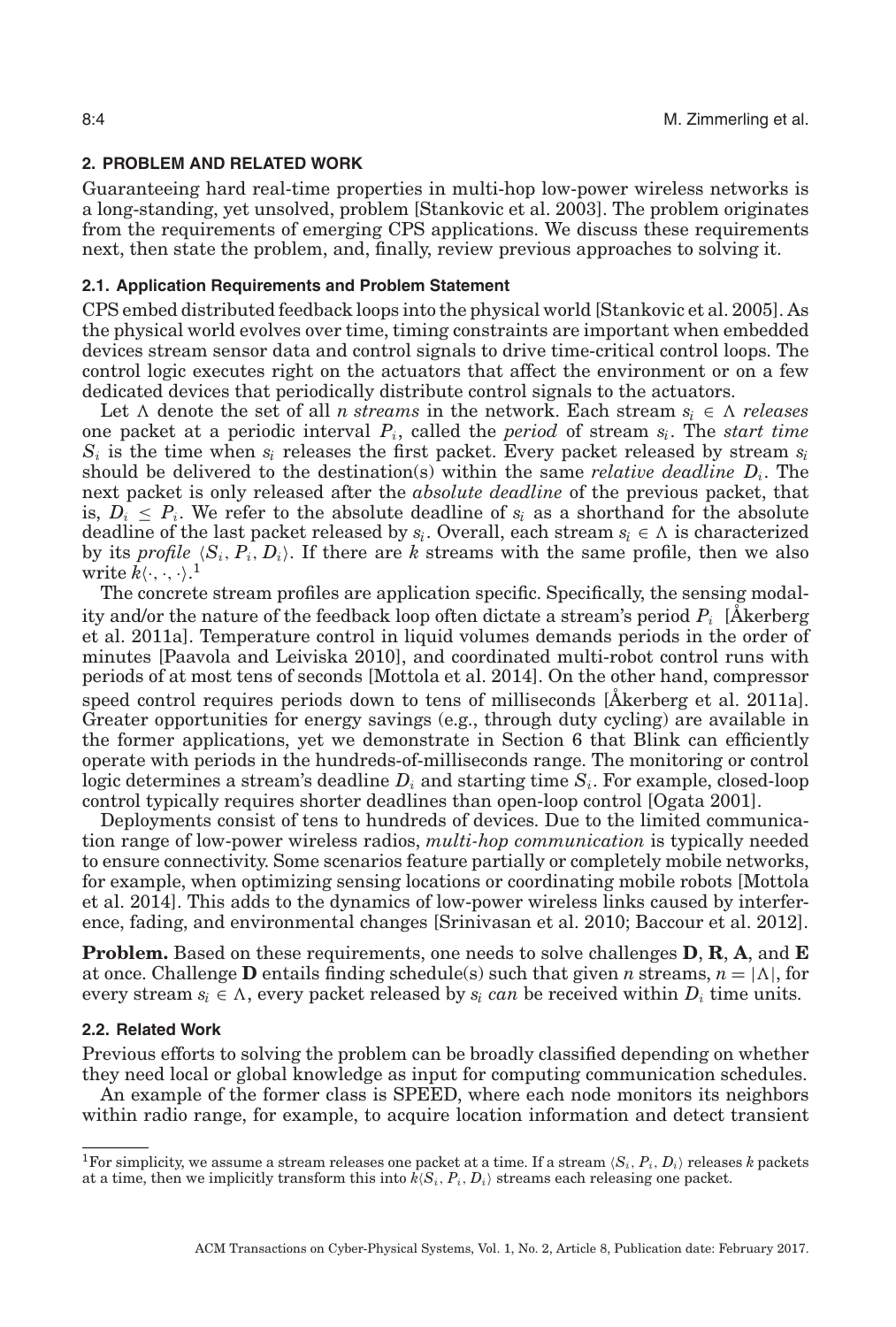Adaptive Real-Time Communication for Wireless Cyber-Physical Systems 8:5

congestion [He et al. 2005]. Using only this local information, each node computes and follows its own communication schedule. Conceptually similar approaches are adopted by Gu et al. [2009], Kanodia et al. [2001], and Lu et al. [2002]. These scale well because of their localized nature and can easily accommodate simple approaches to increase the robustness against varying application requirements and wireless dynamics, such as retransmissions to counteract packet loss [Liu et al. 2006; Gu et al. 2009; Suriyachai et al. 2010]. However, they cannot match the hard real-time requirements of CPS applications. Such requirements are specified from an *end-to-end* perspective, but devices that reason solely based on local information and that can only influence their surroundings are unable to enforce end-to-end communication guarantees.

Instead, state-of-the-art solutions from industry [WirelessHART 2007; ISA100 2009; IEEE 802.15.4e TSCH 2012] and academia [Nirjon et al. 2010; O'Donovan et al. 2013] compute communication schedules using information about the global *network state*, that is, the physical-layer conditions that determine whether any two nodes can communicate. The global network state essentially takes the form of a connectivity graph, where the weight of edge  $A \rightarrow B$  represents the quality (e.g., packet reception ratio) of the link from node *A* to node *B*. Using global network state as an input, these solutions centrally compute and then distribute communication schedules tailored to each node. Nodes follow their own schedule locally, thereby forming multi-hop routing paths from sources to destination(s). Network state changes are typically handled through redundant paths and multi-channel operation [WirelessHART 2007; O'Donovan et al. 2013; Nirjon et al. 2010; IEEE 802.15.4e TSCH 2012]. These approaches can return highly optimized schedules in static, small-scale networks with little wireless dynamics [Zhang et al. 2009; Nirjon et al. 2010; Saifullah et al. 2010; O'Donovan et al. 2013]. Due to their inherent complexity, however, they suffer from two fundamental problems as follows:

- (1) Computing *per-node* schedules hardly scales to larger networks. Besides a few exceptions (e.g., Chipara et al. [2013]), existing works map the problem of scheduling real-time traffic to scheduling tasks on a *multiprocessor* [Saifullah et al. 2010], treating each node as a separate processor. As a result, in WirelessHART, computing optimal per-node communication schedules takes time at least exponential in the network diameter [Saifullah et al. 2010]. Despite attempts to address this issue [Zhang et al. 2009; Saifullah et al. 2010; Chipara et al. 2011], these schedulers are hardly practical in real networks of more than three hops [Chipara et al. 2011].
- (2) Network state is volatile because of transient low-power wireless links [Srinivasan et al. 2010], environmental changes [Baccour et al. 2012], node crashes, and mobility [Xia et al. 2007]. Any change in the network state must be detected locally and communicated to the central entity to update the connectivity graph before new schedules can be computed and distributed. As this happens, new changes may occur, requiring us to repeat the processing over and over again. Meanwhile, packets are lost due to inconsistent routing paths or miss their deadline because of obsolete schedules. Real-world experience shows that, for example, WirelessHART may need up to tens of minutes to adapt to network state changes [Åkerberg et al. 2011b].

Because of these problems, any solution using global network state as input cannot provide hard real-time guarantees in large-scale networks with non-negligible wireless dynamics. Thus, solving challenges **D**, **R**, **A**, and **E** at once remains an open problem.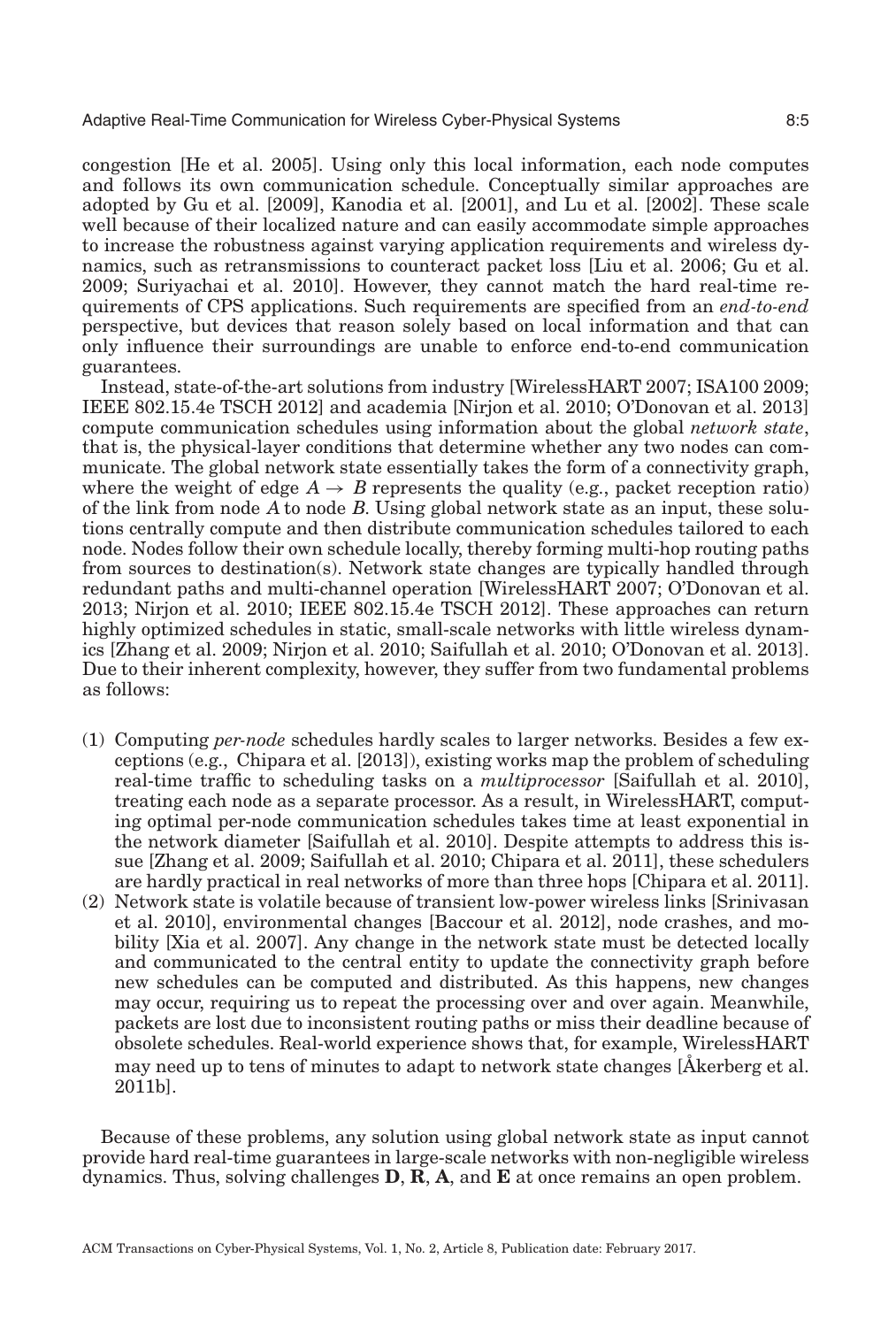

Fig. 1. Time-triggered operation in the Low-Power Wireless Bus (LWB).

## **3. BLINK FOUNDATION**

This article presents Blink, a low-power wireless protocol that solves challenges **D**, **R**, **A**, and **E** together. Before presenting the details of Blink's design and implementation, we describe LWB [Ferrari et al. 2012], which we use as communication support.

LWB is a non-real-time protocol where nodes communicate in a *time-triggered* fashion by following a *global schedule*. All communication occurs via *network-wide Glossy floods* [Ferrari et al. 2011]. Glossy distributes a packet from one node to all others over multiple hops, while time-synchronizing the whole network at no additional cost. Using Glossy as the only means of communication, LWB transforms a multi-hop wireless network into a *shared bus*, where all nodes are potential receivers of all packets.

**LWB operation.** As shown in Figure 1(A), LWB's operation unfolds in a series of *communication rounds* of *fixed* duration. Nodes keep their radios off between rounds to save energy. Each round consists of a sequence of *non-overlapping slots*, shown in Figure 1(B). All nodes participate in the communication in every slot: One node puts a packet on the bus (i.e., initiates a flood), while all other nodes read the packet from the bus (i.e., receive and relay the flood), as shown in Figure 1(C). At the end of a round, only the intended receivers (encoded in the packet header) deliver the packet to the application.

Each round starts with a slot allocated to a specific node, called *host*, for distributing the global schedule, as shown in Figure 1(B). The schedule specifies when the next round starts and which nodes are allowed to send their packet in the following *data slots*. Every round contains up to *B* data slots. Therefore, *B* and the time between subsequent rounds determine the bandwidth provided by LWB. The shorter the time between subsequent rounds, the more bandwidth is available and vice versa. The time between subsequent rounds is upper bounded to let nodes update their time synchronization state (via Glossy [Ferrari et al. 2011]) sufficiently often to compensate for clock drift.

Each slot corresponds to one Glossy flood, as shown in Figure 1(C). At the start of a flood, nodes turn on the radio and the owner of the slot transmits its packet (e.g.,  $N_1$  in the first data slot in Figure  $1(B)$ ). Glossy ensures nodes receiving the packet retransmit it *synchronously*. Due to constructive interference and capture effects [Leentvaar and Flint 1976], other nodes successfully receive the packet with high probability despite the apparent collisions. Using these *synchronous transmissions*, the flood spreads like a wave throughout the network (see Figure 1(C)), where the time needed to reach all nodes scales linearly with the network diameter. Note that the nodes' actions during a flood are only triggered by radio interrupts and occur *irrespective of the network state*.

To inform the host of their traffic demands, nodes compete in a dedicated *contention slot* (see Figure 1(B)) by initiating floods with different packets containing their stream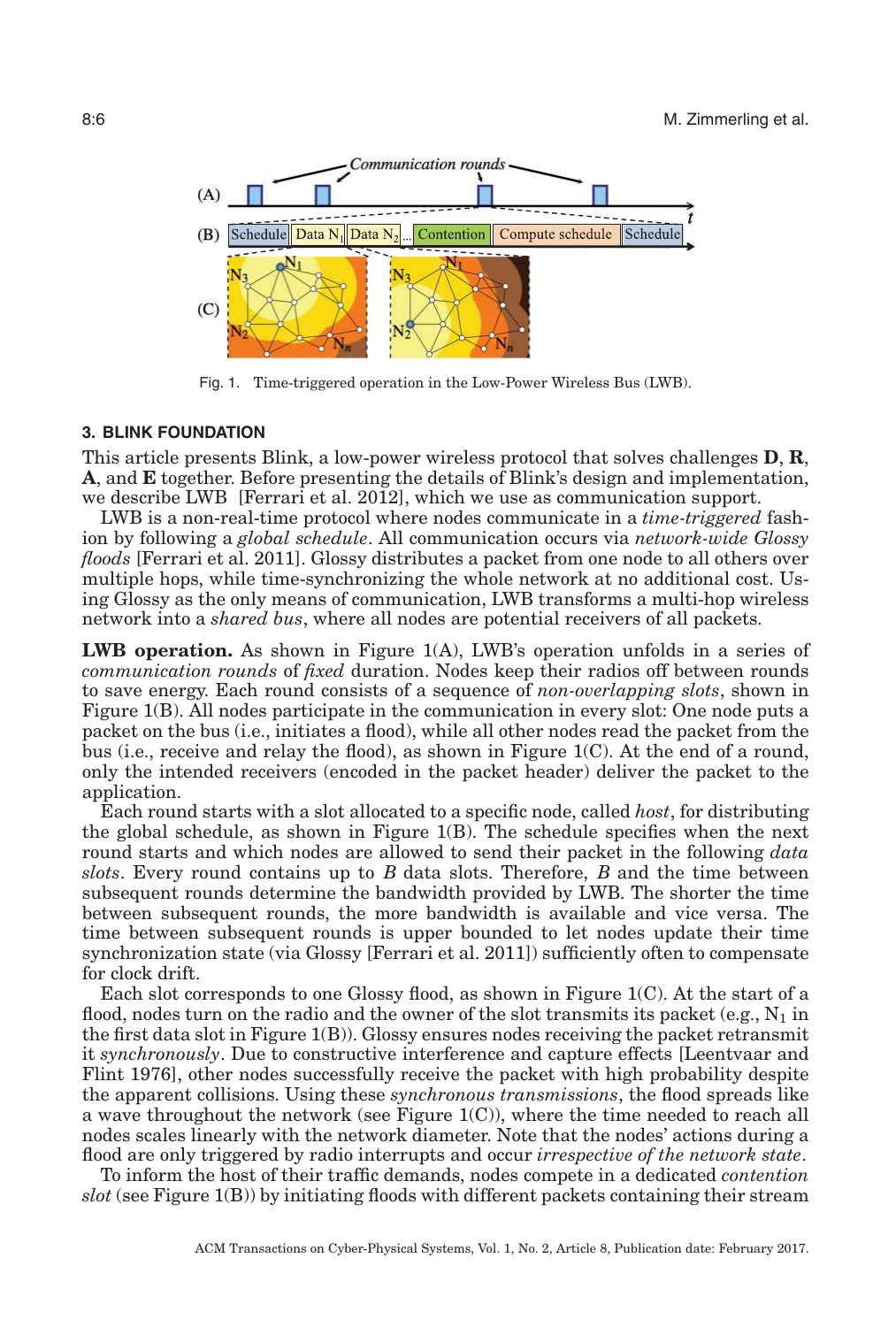requests. Due to capture effects [Leentvaar and Flint 1976], one packet reaches the host with high probability despite the contention. Afterwards, the host computes the schedule for the next round. The new schedule is sent in a final *schedule slot*, so nodes know right away when the next round starts and can turn off their radios until then.

**Benefits.** Using LWB as communication support for Blink brings a number of benefits, both in terms of performance and from a conceptual point of view.

In terms of performance, Glossy provides sub-microsecond synchronization accuracy and an end-to-end reliability above 99.9% across a range of real-world scenarios [Ferrari et al. 2011, 2012]. In fact, by increasing the number of times a node transmits during a flood, Glossy's reliability can be pushed beyond 99.9999% [Ferrari et al. 2011], which goes a long way towards solving challenge **R**. On top of this, Zimmerling et al. [2013] show how to provide probabilistic guarantees on LWB's end-to-end reliability. Although a purely flooding-based communication scheme may seem wasteful, LWB outperforms prior solutions also in terms of energy efficiency [Ferrari et al. 2012], thus providing a promising foundation for addressing part of challenge **E**.

From a conceptual point of view, LWB brings three key assets to the design of Blink:

- —Glossy's *protocol logic* is independent of network state: Nodes retransmit any packet they receive regardless of link qualities, hop distances, or other physical-layer characteristic. Thus, using Glossy as the only means to communicate, LWB readily supports scenarios with significant wireless dynamics including mobile nodes immersed in static infrastructures [Chipara et al. 2010], creating a *virtual single-hop network* where every node can directly communicate with every other node. Moreover, Glossy's network state independence allows us *not* to consider the network state as input to the scheduling problem. This solves part of challenge **A** in that there is *no need* to adapt to network state changes—a key difference compared to prior work.
- —Nodes in LWB communicate in a time-triggered fashion according to a single global schedule. Together with the abstraction of a virtual single-hop network, we can treat the whole multi-hop wireless network as a *single communication resource that runs on a single clock*. This observation allows us to map the scheduling problem to that of scheduling tasks on a *uniprocessor*, making it easier to solve than the multiprocessor formulation in prior works [Saifullah et al. 2010]. Relying on this observation does not come without a cost; for example, it sacrifices some communication capacity as the network cannot simultaneously transmit messages from different sources. Section 6 shows quantitatively that the gains in simplicity outweigh the potential drawbacks.
- —LWB readily supports different traffic patterns, such as one-to-many, many-to-one, and many-to-many, catering for CPS settings with multiple actuators or controllers. LWB also includes an effective mechanism to overcome the single point-of-failure at the host [Ferrari et al. 2012]. This contrasts what happens, for example, in case of a failure of the central network manager in WirelessHART [2007].

**Limitations.** Despite these benefits, LWB does not solve challenge **D** as its scheduling decisions are oblivious of packet deadlines and only meant to reduce energy consumption. Indeed, our results in Section 6.4 show that LWB only meets 35–72% of deadlines across a diverse range of stream sets, even at low-bandwidth demands.

On the other hand, considering deadlines in the scheduling decisions triggers frequent changes in the time between subsequent LWB rounds (see Figure 1(A)), even when the stream set does not change, as shown in Section 6.1. This behavior drastically differs from the original LWB scheduler, which keeps the time between rounds fixed unless the stream set changes, which helps deal with lost schedule packets. Without careful changes to the core LWB implementation, replacing the original scheduler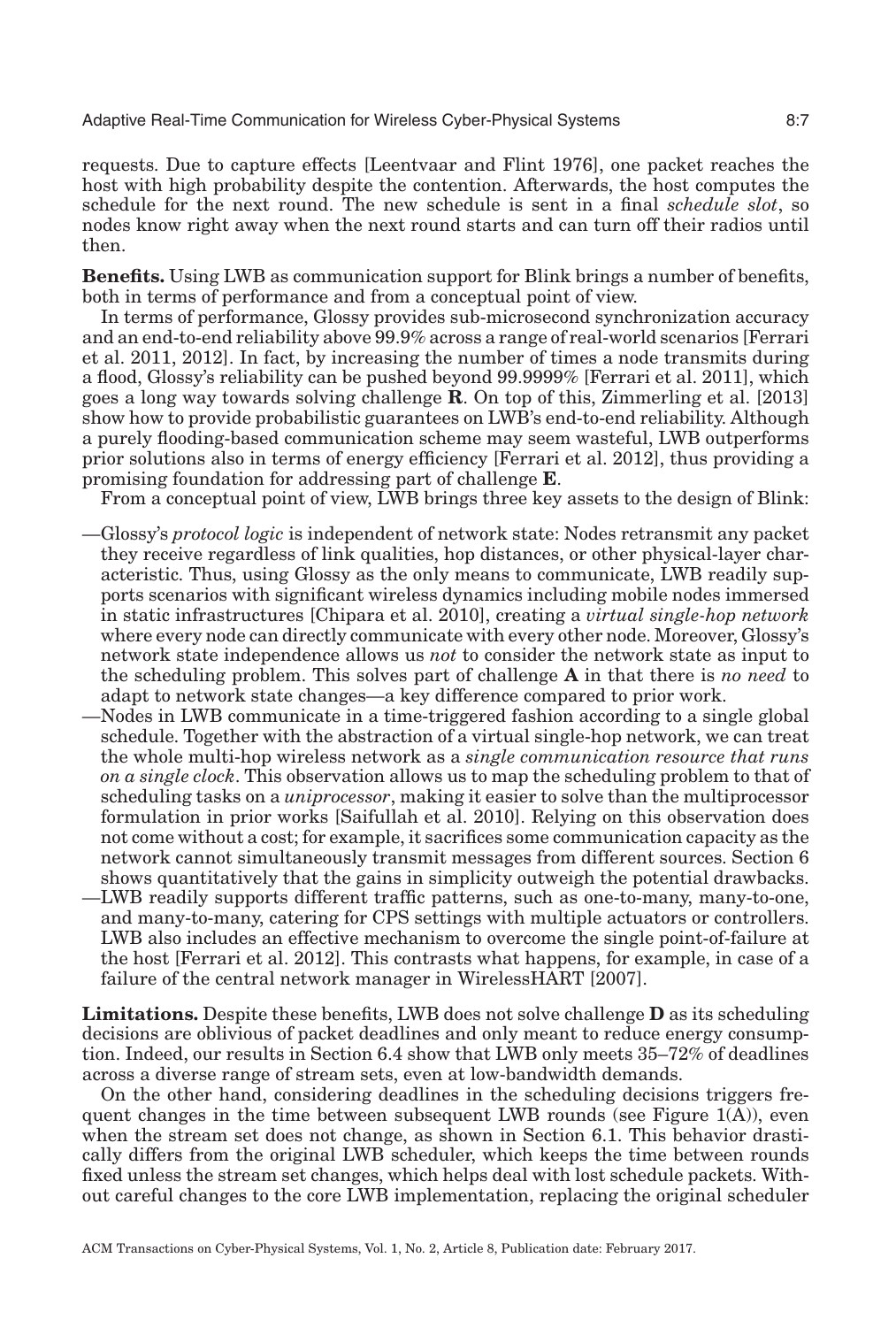with a real-time scheduler would result in low packet delivery ratio, thus reinforcing challenge **R**.

LWB also does not check if the available bandwidth can accommodate the stream requests it accepts. In case the bandwidth is insufficient, source nodes would need to locally buffer packets, eventually exhausting their memory and ultimately losing data.

# **4. BLINK OVERVIEW**

To overcome LWB's limitations and solve challenges **D**, **R**, **A**, and **E**, we must address the following issues. First, we need to conceive an *adaptive* policy to schedule packets in a way to meet all deadlines without unnecessarily sacrificing energy efficiency, while still allowing the set of streams to freely change at runtime. In doing so, our objectives are (*i*) *real-time-optimal* scheduling to solve challenge **D** and (*ii*) minimizing *communication energy consumption* as per challenge **E**. Objective (*i*) entails to admit a stream if and only if there exists a scheduling policy able to meet all deadlines and to ensure that all received packets of admitted streams meet their deadlines. Objective (*ii*) entails to minimize the number of communication rounds over any given time interval, because each round incurs the energy overhead of distributing twice the schedule, no matter how many of the *B* available data slots are actually used.

Second, the adaptive scheduling policy must incur a small runtime overhead as per challenge **E**. To allow for a changeable stream set, the scheduler should execute online at the end of every round, so new stream requests are promptly accounted for. However, as shown in Figure 1(B), the longer it takes to compute the schedule, the fewer data slots fit within the fixed round duration, thus reducing the available bandwidth. Therefore, the scheduler needs to execute as fast as possible under severe resource constraints.

Translating these issues into a concrete protocol operation poses three interrelated problems we must address in the design of Blink:

- (1) *Start of round computation.* As shown in Figure 2 (top), at the end of a round we must decide when the next round starts. This can happen between the end of the current round and the maximum time allowed between rounds. Our decision should meet all deadlines while minimizing energy consumption. Intuitively, the earlier the next round starts, the more "chances" there are for packets to meet their deadlines, but the earlier a round starts, the more energy is consumed in the long run.
- (2) *Slot allocation.* Once the start time of the next round is computed, given a number of packets waiting to be transmitted, we must decide which and how many of these packets are sent in the round, as shown in Figure 2 (bottom). If there are more packets than the *B* available slots, then we need to prioritize packets of different streams.
- (3) *Admission control.* Changing application requirements imply that the stream set changes over time. We must therefore check whether adding a new stream prevents meeting the deadlines of the existing ones. This amounts to ensuring that the new stream set does not demand a bandwidth higher than what Blink can provide. We call this admission control and say a stream set is *schedulable* if our solutions to (1) and (2) ensure that all received packets of all streams meet their deadlines.

The next section details our solutions to these problems. Like other time-triggered schemes [CAN 2004], Blink does not use end-to-end packet retransmissions, because Glossy keeps packet loss below 0.1%, and CPS controllers can be designed to tolerate a small fraction of packet loss without sacrificing control stability or performance. These approaches often assume that packet losses follow a Bernoulli process [Sinopoli et al. 2004]. Since this assumption is indeed highly valid in Glossy [Zimmerling et al. 2013],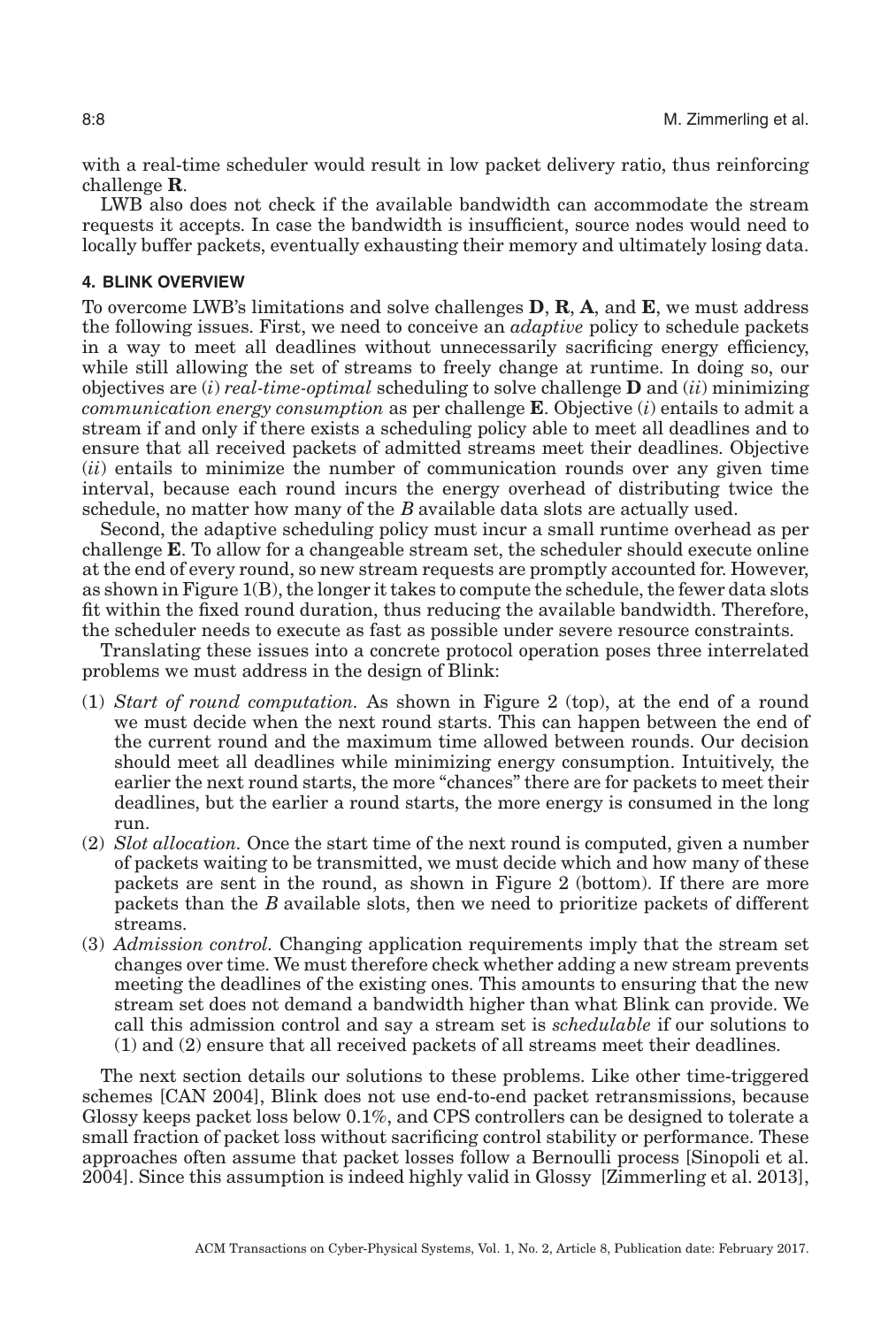# Adaptive Real-Time Communication for Wireless Cyber-Physical Systems 8:9



Fig. 2. Illustration of the interrelated problems we need to address in Blink.



Fig. 3. Discrete-time model of Blink. Each round is of unit length and comprises *B* data slots. Here, the *i*th round has three allocated data slots, starts at time *t<sup>i</sup>* , and ends at time  $t_i + 1$ .

we choose to trade a marginal improvement in deadline success ratio for a higher bandwidth and for supporting streams with shorter deadlines in Blink. Please note that, due to the unpredictability involved when nodes contend for submitting stream requests, Blink can only give real-time guarantees after a request has passed admission control.

# **5. DESIGN AND IMPLEMENTATION OF BLINK**

In the following, Sections 5.1 and 5.2 discuss the slot allocation and the start of round computation in Blink, respectively, assuming the set of streams is schedulable. Section 5.3 describes how Blink ensures this condition through admission control.

Throughout the discussion, we consider the discrete-time model illustrated in Figure 3. Each round is *atomic* and of unit length. This choice stems from the time-critical radio interrupts Glossy must serve during a flood: Interleaving other processing may cause interference, so other events such as packet deliveries are only served before or after a round [Ferrari et al. 2012]. As a result, the timeline of possible start times of a round is also discrete. Between rounds (e.g., between  $t = 1$  and  $t_i$  in Figure 3), nodes may perform any other application processing. Despite the specific discrete-time model, the concepts described below enjoy general validity, as explained in Online Appendix A available in the ACM Digital Library or in a companion technical report [Zimmerling et al. 2016].

## **5.1. Slot Allocation**

Let us assume that the start time of the next round has been computed. We now need to determine the schedule for that next round, which raises two basic questions. With *B* slots available per round, how many pending packets should we allocate? How should we prioritize packets of different streams if the number of pending packets exceeds *B*?

**Algorithms.** To answer the first question, we note that delaying a packet by not sending it in an otherwise empty slot does not lead to improved schedulability or reduced energy overhead. In the following round, the number of pending packets is the same or larger, which can only worsen the overall schedulability. Further, as explained in Section 3, the energy *overhead* of Blink (on top of serving application data) is determined by the number of rounds over a given interval of time, not by the number of allocated data slots. Thus, we allocate as many pending packets as possible in every round.

As noted in Section 4, Blink allows us to treat the network as a single communication resource and hence to resort to uniprocessor scheduling policies to answer the second question. Among these, *EDF* is provably real-time optimal [Sha et al. 2004]: If a set of streams can be scheduled such that all deadlines are met, then using EDF also meets all deadlines. This holds also for stream sets demanding the full bandwidth, whereas other well-known policies (e.g., rate-monotonic) may fail to meet all deadlines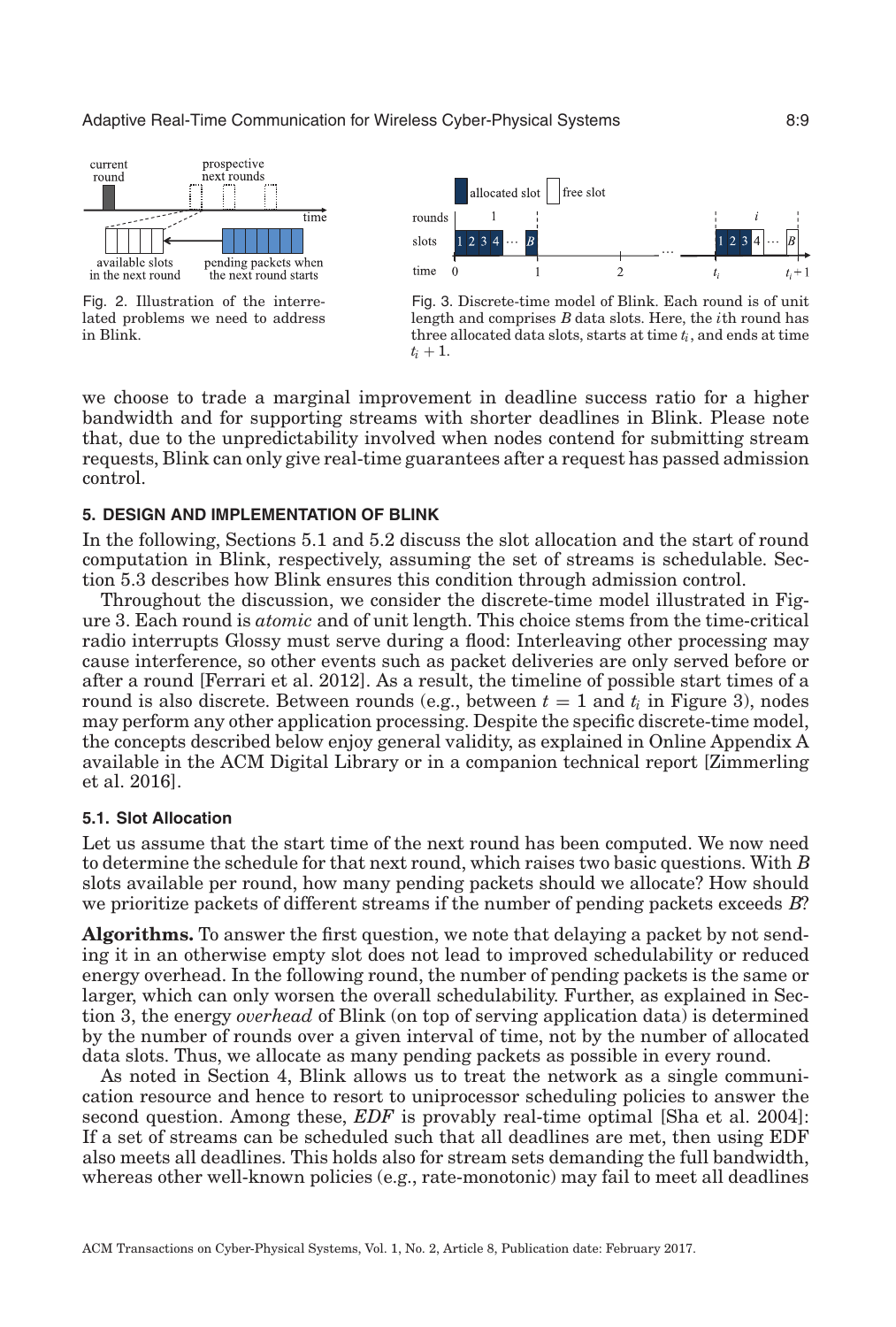| Operation                 | <b>Description</b>                                                             |
|---------------------------|--------------------------------------------------------------------------------|
| INSENT(s)                 | Insert stream s into the stream set                                            |
| $D \text{ELETE}(s)$       | Delete stream s from the stream set                                            |
| DECREASEKEY(s, $\delta$ ) | Propagate an increment of $\delta$ in the key of stream s in the stream set    |
| FINDMIN()                 | Return a reference to the stream with the minimum key in the stream set        |
| $\text{FIRST}(t)$         | Position traverser $t$ at the stream with the minimum key in the stream set    |
| Next(t)                   | Advance traverser $t$ to the stream with the next larger key in the stream set |

Table I. Operations on Stream Set Required for EDF Scheduling. The Key of a Streams Is Its Absolute Deadline

at lower bandwidth demands [Liu and Layland 1973]. In other words, EDF efficiently exploits the limited communication resources. Finally, EDF can readily cope with *runtime changes* in the stream sets [Sha et al. 2004] as the packet priorities (i.e., absolute deadlines) are dynamically computed while the system executes. This is crucial to adapt to varying application requirements or crashing source nodes.

Using EDF scheduling in Blink means allocating the next free data slot in a round to the packet whose deadline is closest to the start time of the round until the round is full or there are no more pending packets ready to be sent. This simple logic, however, bears a significant runtime overhead [Buttazzo 2005]. To implement EDF efficiently, one should maintain the set of streams in order of increasing absolute deadline, while the streams' absolute deadlines are being updated from one packet to the next as they are allocated to slots in a round. This runtime overhead is one of the reasons why EDF is rarely used in real systems, such as operating system kernels [Buttazzo 2005].

**Design and implementation in Blink.** Enabling EDF-based real-time scheduling on resource-constrained platforms is not a trivial problem. A data structure is needed that allows to efficiently implement the operations required when manipulating the stream set  $\Lambda$  during EDF-based slot allocation. Table I summarizes these operations.

Besides operations to add or remove streams, EDF requires a FINDMIN() operation to retrieve the stream with the earliest absolute deadline, which is to be served next. For this operation to be efficient, the streams should be maintained in order of increasing absolute deadline. A *priority queue*, where streams with smaller absolute deadline are given higher priority, is thus a natural candidate. Moreover, after serving stream *s*, its absolute deadline must be set to the deadline of its next packet. Hence, we require a DECREASEKEY(s,  $\delta$ ) operation that propagates an increment of  $\delta$  in the absolute deadline of *s* in the queue, so the priority of *s* is *decreased* relative to all other streams.

These operations are supported by nearly all priority queue data structures [Brodal 2013]. In addition, because the highest-priority stream returned by FINDMIN() may release its packet only *after* the start of the next round at time *t*, as illustrated in Figure 4, we require operations to perform an efficient *EDF traversal* of the streams while *only* those with pending packets are updated. Specifically, it should be possible to position a *traverser t* at the highest-priority stream using FIRST(*t*) and then to visit streams in EDF-order through repeated  $Next(t)$  calls. During the EDF traversal, the priority of only those streams *t* with a pending packet is updated using  $D$ ECREASEKEY(*t*,  $\delta$ ).

Finding a data structure that can support all required operations *efficiently* in time and memory is challenging. Only a few of the widely used priority queue data structures, from the binary heap to the red-black tree used within the Linux scheduler [Molnar 2015], efficiently support an *in-order* traversal during which the data structure is possibly altered, which we need for EDF scheduling. In fact, updating a stream using  $\text{DECREASEK}$ EY $(t, \delta)$  likely changes the relative ordering of streams, which triggers structural changes inside the data structure. Thus, any kind of runtime stack or pointer used for in-order traversal becomes invalid [Pfaff 2004] and the traversal must start anew. This approach is highly inefficient for any reasonable number of streams.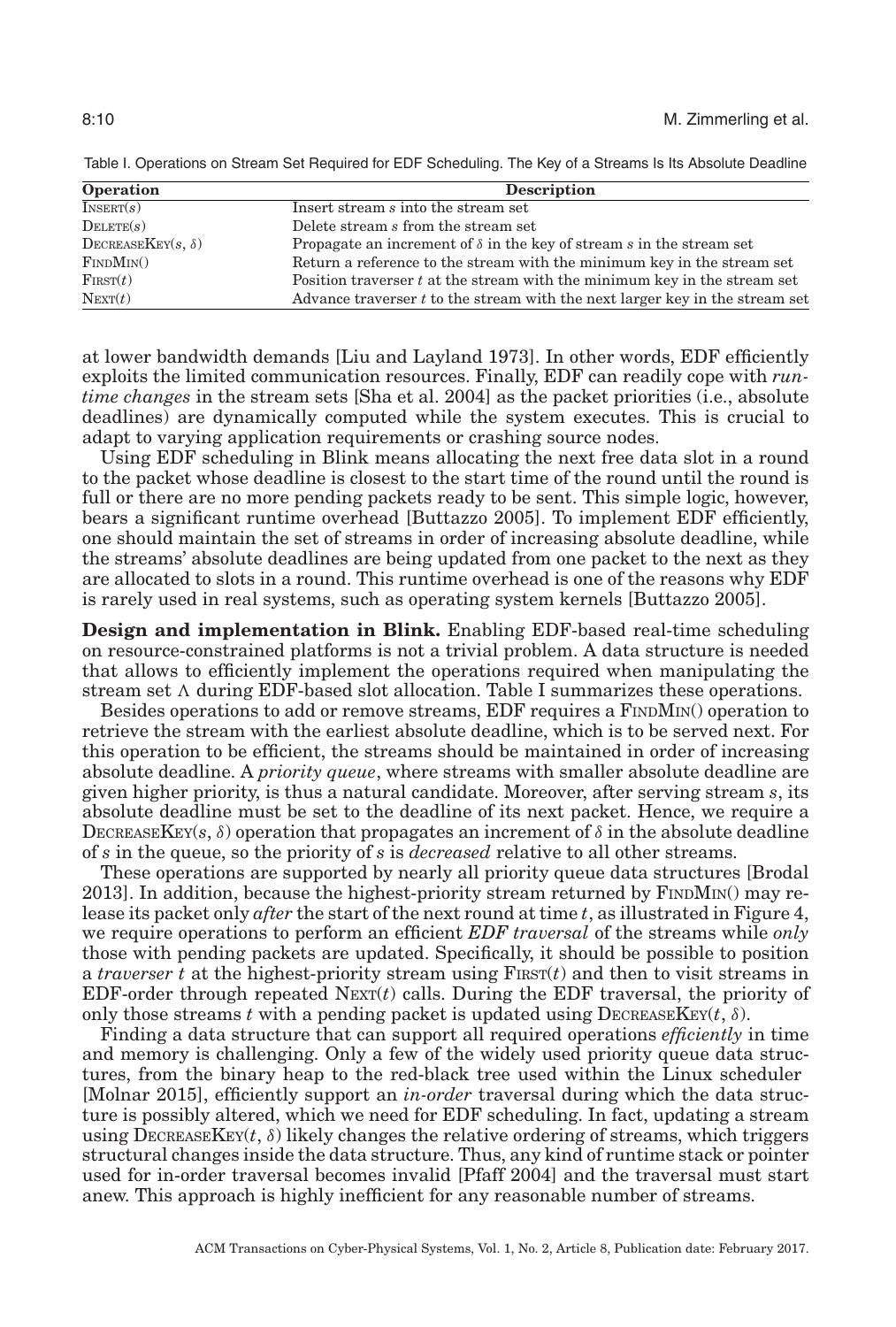



Fig. 5. Illustration of upper bounding the difference between the absolute deadlines of any two streams.

Fig. 4. Example motivating EDF traversal of stream set for efficient slot allocation.

We find, however, that our scheduling problem has the following characteristic properties that allow us to use a simple, yet highly efficient priority queue data structure:

(1) A stream's absolute deadline, called the *key* of a stream, is a non-negative integer.

(2) The key increases monotonically as it is being updated from one packet to the next.

(3) The range of keys in the set of streams at any one time is bounded, as stated below.

THEOREM 1. Let P be an upper bound on the period  $P_i$  of every stream  $s_i \in \Lambda$ . Then,  $t$ here are never more than  $2P-1$   $distance$   $keys$  in the stream set  $\Lambda$  at any one time.

Proof. Let  $d_i$  be the absolute deadline of stream  $s_i$  (i.e., the deadline of  $s_i$ 's current packet) at some point in time. Stream  $s_i$ 's relative deadline  $D_i$  can be shorter than its period *P*<sup>i</sup> , so its current packet may not have arrived yet. To determine the maximum number of distinct keys (i.e., absolute deadlines) in the set of streams  $\Lambda$  at any one time, we must upper bound the difference between the absolute deadlines of any two streams, that is, maximize  $\Delta_{ij} = d_i - d_j$  for any two streams  $s_i, s_j \in \Lambda$ .

The value of  $\Delta_{ij}$  is larger when packets with later deadlines are sent before packets with earlier deadlines, due to the order of packet arrival. Let us consider the example in Figure 5. Assume at time *t* the current packet of stream  $s_i$  with deadline  $d_i$  is sent, while the current packet of stream  $s_j$  with an earlier deadline  $d_j < d_i$  is yet to be sent. This can happen if and only if  $s_i$ 's packet arrives strictly before  $s_j$ 's packet; that is, at time  $t$ ,  $s_j$ 's packet is yet to arrive. After sending the packet of stream  $s_i$ , its absolute deadline becomes  $d_i + P_i$ , while the absolute deadline of stream  $s_j$  is still  $d_j$ . Thus, we have  $\Delta_{ij} = d_i + P_i - d_j.$  What is the upper bound on  $\Delta_{ij}$ ? As  $s_i$ 's packet has arrived by time *t*, we have  $d_i \leq t + P_i$ . Also, as  $s_j$ 's packet has not yet arrived by time *t*, we have  $d_i > t$ . With these two conditions, we can establish the following bound:

$$
\Delta_{ij}=d_i+P_i-d_j < t+P_i+P_i-t \le 2P,\tag{1}
$$

where  $\overline{P}$  is an upper bound on the period of any stream. Because all absolute deadlines are integers, the strict inequality in Equation (1) implies that  $\Delta_{ij}$  is at most  $2\bar{P}-1$ .  $\Box$ 

Given the properties above, we may consider a *monotone integer priority queue*. Similar reasonings apply, for example, to discrete event simulation [Brown 1988]. To the best of our knowledge, however, these have not been exploited for real-time scheduling mainly because the three properties stated above and the implications on the data structure are quite distinctive. Specifically, we use a *one-level bucket queue* [Dial 1969] implemented as a circular array **B** of  $2\overline{P}$  doubly linked lists, as shown in Figure 6, where  $\overline{P}$  is an upper bound on the period of any stream. Stream  $s_i$  with key  $d_i$  is stored in  $\mathbf{B}[d_i \bmod 2P]$ . Since a stream's relative deadline  $D_i$  is no longer than its period  $P_i,$ all keys in the bucket queue are always in the range  $[d_{min}, d_{min} + 2\overline{P} - 1]$ , where  $d_{min}$ is the smallest key currently in the queue. Thus, all streams in a bucket have the *same* key. For example, the keys of the streams in the bucket queue of Figure 6 are in the range [30, 45], because  $d_{min} = 30$  and  $\overline{P} = 8$ , and the two streams in **B**[2] have key 34.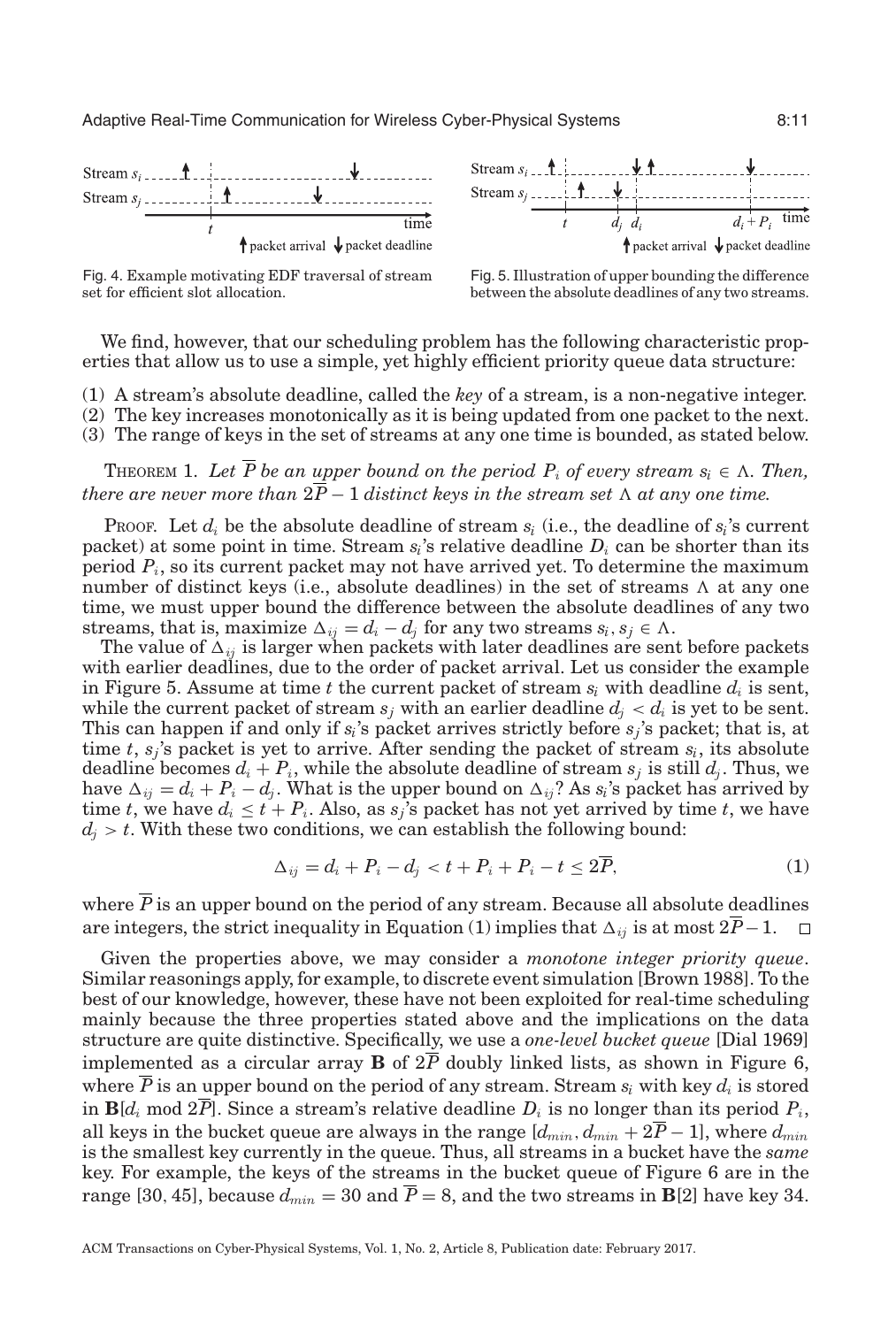# 8:12 M. Zimmerling et al.



Fig. 6. Bucket queue implemented as a circular array of  $2\bar{P}$  doubly linked lists. In this example, the largest period of any stream  $\overline{P}$  is 8, so the queue consists of 16 buckets. The queue contains seven streams ordered by increasing key. FINDMIN() sets *L* to 14 because this is the bucket containing the stream with the smallest key.

INSERT (*s*), DELETE(*s*), and DECREASEKEY(*s*,  $\delta$ ) take constant time because buckets are implemented as doubly linked lists. INSERT(*s*) inserts a stream *s* with key *d*into **B**[*d* mod 2*P*]. DELETE(*s*) removes *s* from the list containing it. DECREASEKEY(*s*, δ) first performs a DELETE(*s*) and then re-inserts stream *s* into  $\mathbf{B}[(d+\delta) \text{ mod } 2P]$ .

We implement FINDMIN() using an index *L*, initially set to 0. If **B**[*L*] is empty, then FINDMIN() increments  $L(\text{modulo }2\overline{P})$  until it finds the first non-empty bucket; otherwise, it returns the first stream on the list in  $B[L]$ . FIRST(*t*) works alike, using another index *I*. NEXT(*t*) moves to the next stream on the list in  $\mathbf{B}[I]$ . At the end of the list, NEXT(*t*) increments *I* (modulo 2*P*) until it finds the next non-empty bucket. Unlike the vast majority of priority queues, this logic enables smoothly continuing an EDF traversal of streams despite updates. The three operations run in  $O(2P)$  worst-case time.

Our priority queue data structure underpins not just the EDF-based slot allocation, whose pseudocode can be found in Online Appendix B, but *all* algorithms required for real-time scheduling in Blink (see, for example, Algorithm 1), which would *not* be feasible otherwise on a resource-constrained platform. Besides enabling a smooth EDF traversal, the efficiency of our priority queue implementation stems mainly from two aspects. First, DECREASEKEY( $s$ ,  $\delta$ ) is frequently used and at the same time extremely efficient due to its constant running time. Second, the cost of searching for a non-empty bucket amortizes: NEXT(*t*) needs to increment index *I* in the worst case  $2\overline{P}-1$  times, yet the following *n* calls to NEXT(*t*) require *no* searching as all *n* streams are necessarily in **B**[*I*]. As a result, Blink can handle hundreds of streams on resource-constrained devices even when the stream set is continuously changing, as demonstrated in Section 6.

#### **5.2. Start of Round Computation**

We now turn to the problem of computing the start time of the next round. We use an illustrative example with  $B = 5$  slots per round and 12 streams with three distinct profiles:  $3(0, 5, 4)$ ,  $4(2, 7, 5)$ , and  $5(1, 15, 12)$ . Figure 7 shows the release times and deadlines of packets generated by these streams in the first 14 time units. Using the EDF-based slot allocation described before, when should a round start to meet all deadlines while minimizing communication energy *overhead*, that is, minimizing the number of rounds? The scheduling policies we present next are all real-time optimal; that is, if the stream set is schedulable, they guarantee that all received packets meet their deadlines. They differ, however, in the energy required for providing this real-time service.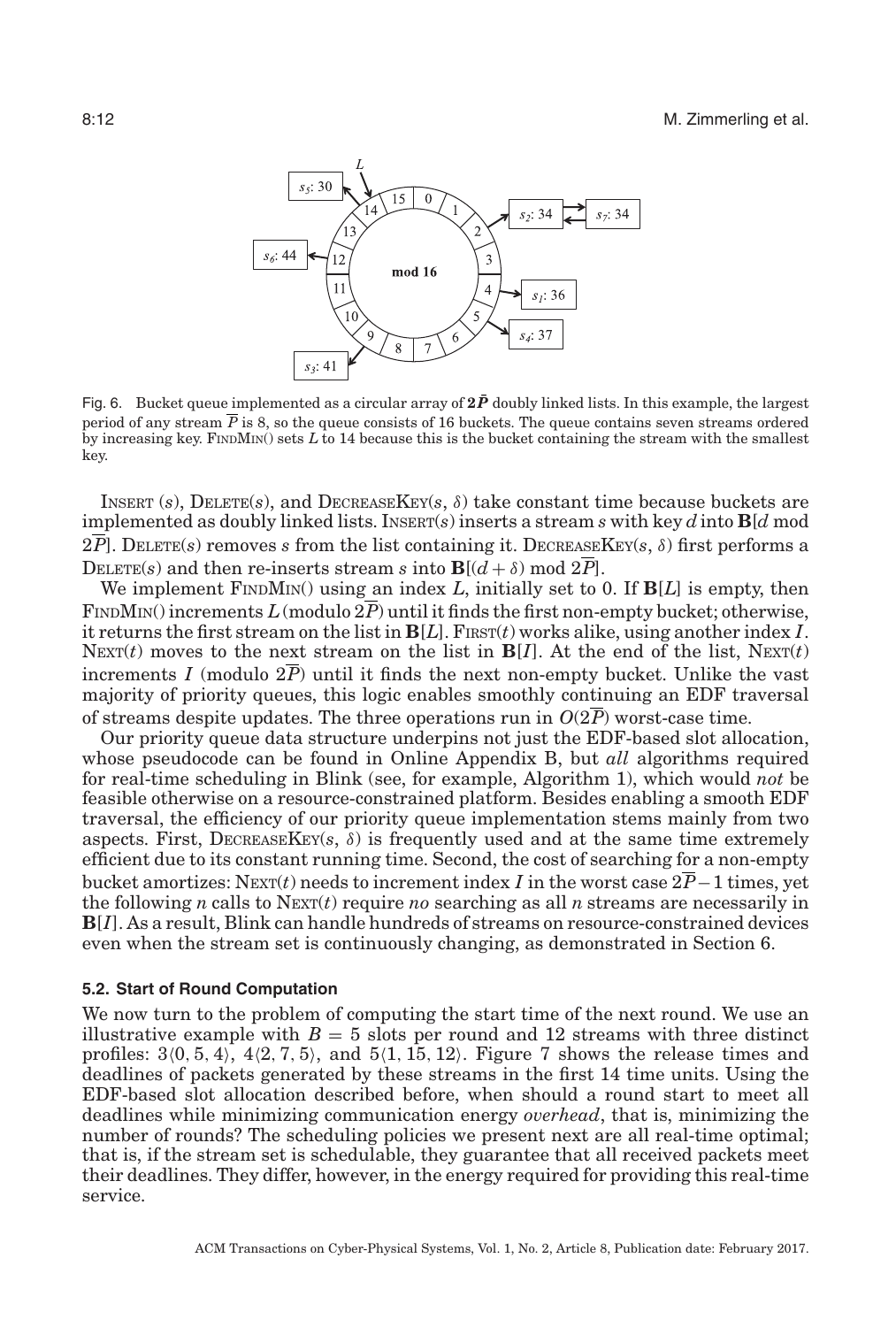

Fig. 7. Example execution of **CS**, **GS**, and **LS**. **CS** and **GS** schedule more rounds than necessary. Instead, **LS** meets all deadlines while minimizing communication energy costs (i.e., minimizing the number of rounds).



Fig. 8. Illustration of how **LS** computes the latest possible start time of the third round in Figure 7.

**Algorithms.** One way, called *contiguous scheduling* (**CS**), is to start a round immediately after the previous one. **CS** offers the highest bandwidth and thus necessarily meets all deadlines, provided the streams are schedulable. However, **CS** wastes energy by scheduling more rounds than necessary. In Figure 7, using **CS**, 8 of the first 14 rounds are *empty*: They contain only free slots, causing unnecessary energy overhead.

*Greedy scheduling* (**GS**) improves on **CS** by delaying the next round until there is at least one pending packet. **GS** is real-time optimal just like **CS**, because it schedules packets as soon as possible. It can also reduce the energy overhead compared with **CS** in certain situations. In Figure 7, **GS** results in only 6 rounds in the first 14 time units. However, there are still 8 free slots, raising the question whether we can do even better.

The crucial observation is that **GS** starts the next round no matter how "urgent" it really is. If there was still some time until the earliest deadline of all pending packets, then we could delay the next round even further. Meanwhile, we could await more packet arrivals and thus allocate more slots in the next round, attaining a better utilization of individual rounds. This strategy, however, may do more harm than good: Without knowing the future bandwidth demand, we may end up deferring the next round to a time where the number of packets that must be served over a certain interval exceeds the number of slots available in that interval. This situation would inevitably cause deadline misses. To prevent it, we need a way to forecast the bandwidth demand.

*Lazy scheduling* (**LS**) is precisely based on this intuition. At the core of **LS** is the notion of *future demand hi*(*t*) that quantifies the number of packets that must be *served* between the end of round *i* and some future time *t*. This includes all packets that have *both* their release time and deadline no later than time *t* and are not served until the end of round *i*. This corresponds to the following expression:

$$
h_i(t) = \sum_{j=1}^n \begin{cases} \lfloor (t - d_j)/P_j \rfloor + 1, & \text{if } d_j \le t \\ 0, & \text{otherwise} \end{cases} \tag{2}
$$

where  $P_j$  is the period and  $d_j$  is the deadline of stream  $s_j$ 's current packet.

**LS** uses  $h_i(t)$  to forecast the bandwidth demand and, based on this, computes the latest possible start time of the next round that does not cause any deadline misses. As an example, let us compute the start time of the third round  $t_3$  in Figure 7 using **LS**.

(1) *Compute h*<sub>2</sub>(*t*)*.* As illustrated in Figure 8,  $h_2(13) = 5$  because  $t = 13$  is the absolute deadline of the  $5\langle 1, 15, 12 \rangle$  streams whose packets are pending at the end of the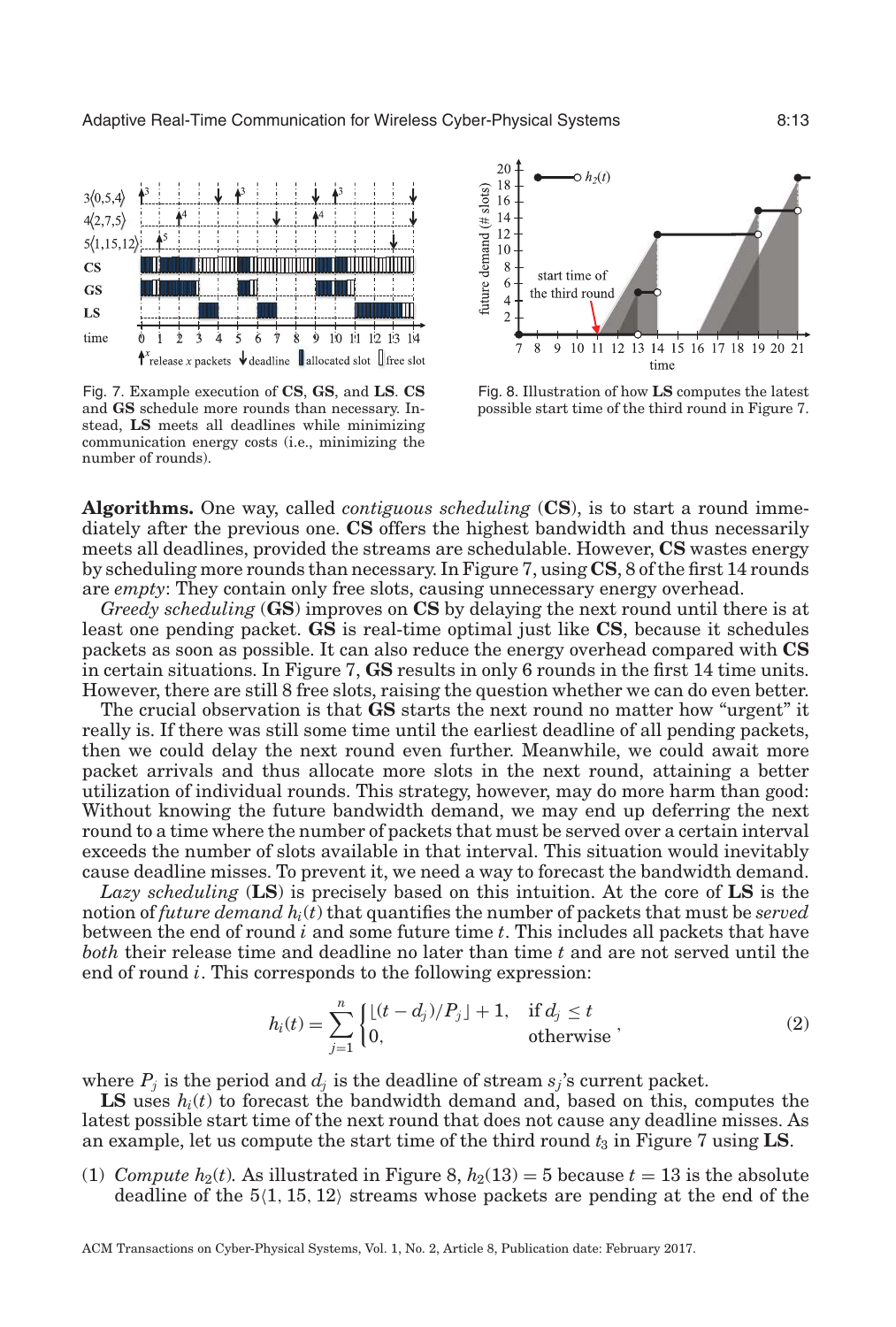second round;  $h_2(14) = h_2(13) + 7 = 12$ , since  $t = 14$  is the deadline of the 7 packets released by the other streams at  $t = 9$  and  $t = 10$ ; and so on.

- (2) *Determine a set of latest possible start times*  $\{t_3^i\}$ . For instance,  $h_2(13) = 5$  packets must be served no later than time 13. With  $\overline{B} = 5$  slots available in each round, serving them takes  $\lceil h_2(13)/B \rceil = 1$  round. Thus, we get a first latest possible start time  $t_3^1 = 13 - 1 = 12$ , indicated in Figure 8 by casting a shadow on the time axis. Next,  $h_2(14) = 12$  packets must be served before time 14, which takes  $\lceil h_2(14)/B \rceil = 3$  rounds. So, a second latest possible start time of the third round is  $t_3^2 = 14 - 3 = 11$ . The same reasoning repeats, identifying more latest possible start times.
- (3) *Take the minimum latest possible start time as t*3. Based on the reasoning in Step (2), delaying the start of the third round beyond the beginning of the shady area at  $\min\{t_3^i\} = 11$  in Figure 8 would cause deadline misses. Indeed, if we had served only  $h_2(13) = 5$  packets between times 12 and 13, we would be left with  $h_2(14)$  −  $h_2(13) = 7$  packets to serve between times 13 and 14, but these do not fit into  $B = 5$  slots. Alternatively, an earlier start time could, in the long run, lead to more rounds than needed, sacrificing energy efficiency. Thus, the third round should start at  $t_3 = 11$ .

The example clarifies the intuition behind **LS**. Two questions remain. Which times *t* do we need to inspect in steps (1) and (2)? How far do we need to look into the future?

To answer the first question, we note that the future demand  $h_i(t)$  is a step function: Its value increases only at times of absolute deadlines (see Figure 8). We can therefore skip all intervals where  $h_i(t)$  is constant. The answer to the second question involves two observations. First, as described in Section 3, we can delay the next round by at most  $T_{max}$  after the previous round because Blink requires to update the nodes' synchronization state sufficiently often. To find out whether we can delay the next round by  $T_{max}$ , we need to evaluate  $h_i(t)$  for at least  $T_{max}$  time units after the end of the previous round at *t<sup>i</sup>* + 1. Second, we need to consider any demand arising *after*  $t = t_i + 1 + T_{max}$ , which could possibly prevent us from delaying the next round by  $T_{max}$ . Thus, we must evaluate  $h_i(t)$  for another  $T_b$  time units beyond  $t = t_i + 1 + T_{max}$ , where  $T_b$  is the *synchronous busy period* [Spuri 1996]. Informally,  $T_b$  is the minimum time needed to serve the maximum demand a stream set may possibly create.<sup>2</sup> By looking up to  $t = t_i + 1 + T_{max} + T_b$  into the future, we ensure that all deadlines are met.

We now formalize how **LS** computes the latest possible start time of the next round.

THEOREM 2. Let  $T_b$  be the synchronous busy period of the stream set  $\Lambda$ ,  $T_{max}$  the *largest time by which the next round can be delayed after the previous one, and B the number of data slots available in a round. Using LS, the start time of each round t<sup>i</sup> for*  $all i = 0, 1, \ldots$  *is given by* 

$$
t_{i+1} = \min(t_i + T_{max}, T_i),\tag{3}
$$

*where*  $t_0 = -1$  *and*  $T_i$  *is given by* 

$$
T_i = \min_{t \in \mathcal{D}_i} \left( t - \left\lceil \frac{h_i(t)}{B} \right\rceil \right). \tag{4}
$$

<sup>2</sup>The maximum demand arises when all streams release their packet at the same time. **CS** essentially serves this demand "as fast as possible." The synchronous busy period  $T_b$  is then the time between the simultaneous arrival of packets from all streams and the first idle time where no packet is pending under **CS** scheduling.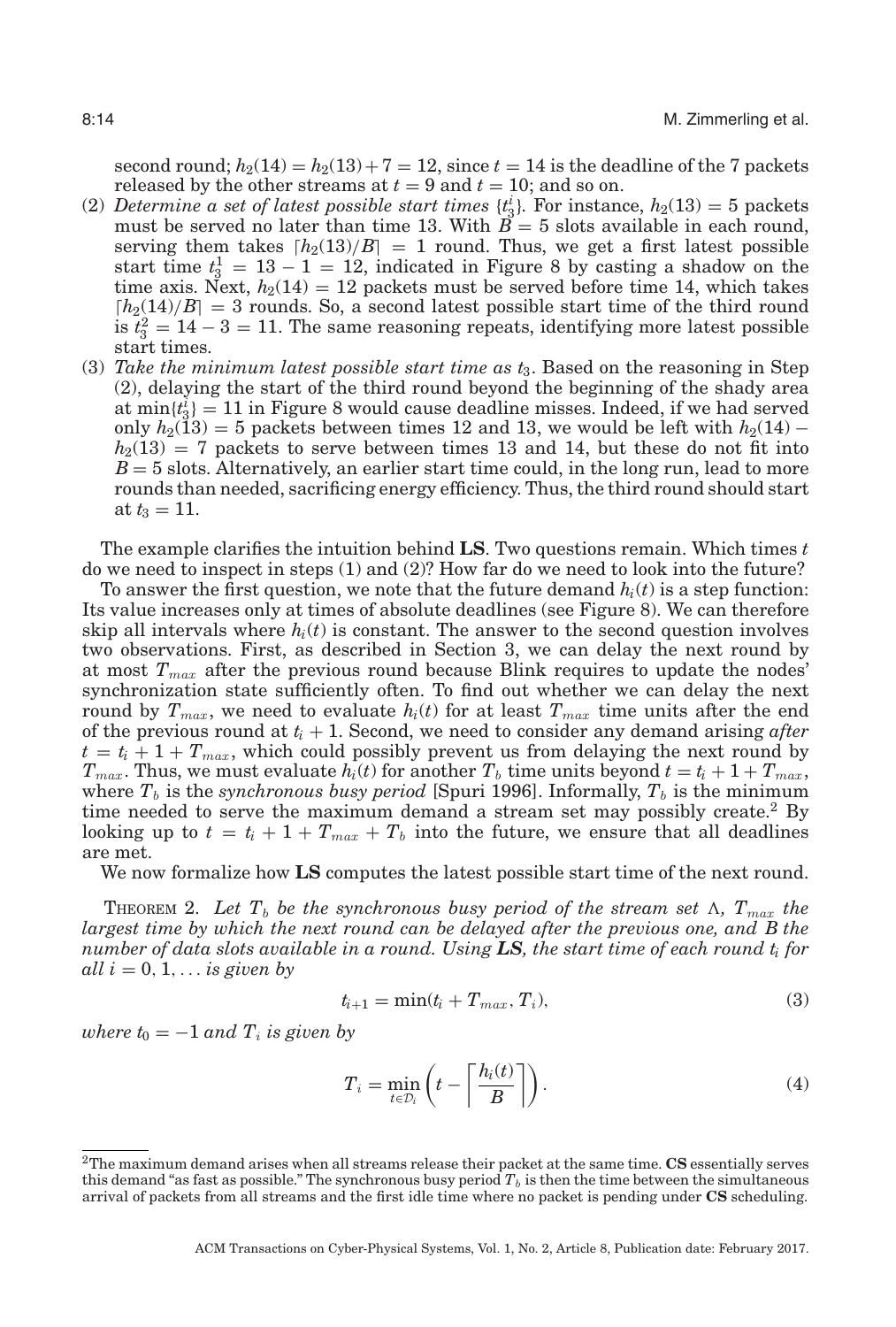$\mathcal{D}_i$  *denotes the set of deadlines in the time interval*  $[t_i + 1, t_i + T_{max} + T_b + 1]$  *of packets that are unsent until the end of round i, and*  $h_i(t)$  *is the future demand defined in Equation* (2)*.*

PROOF. A *schedule* **S** specifies for each round *i* its start time *t<sup>i</sup>* and the set of packets to be transmitted in the round. Let **S LS** denote the schedule computed by **LS**. We prove this theorem by contradiction; that is, we show that there cannot be any schedule  $S' \neq S^{LS}$  such that  $S'$  is real-time optimal and some round starts *later* in  $S'$  than in **S LS**. If we show this, then it follows that among all real-time-optimal schedules, **S LS** delays the start of each round the most and thus minimizes the communication energy consumption.

Let  $t_i^{\text{LS}}$  and  $t_i'$  denote the start times of the *i*<sup>th</sup> round in  $S^{\text{LS}}$  and  $S'$ , and let  $h_i^{\text{LS}}$  and  $h'_i$  denote the future demands after the end of the *i*th round in  $S^{LS}$  and  $S'$ , respectively.

Assume some round in S' starts later than in  $S^{LS}$ . Let the *m*th round be the first such round, that is,  $m = \min\{i \mid t'_i > t_i^{LS}\}\$ . In  $S^{LS}$ , the *m*th round starts at  $t_m^{LS}$  since, according to Theorem 2, at least one of two conditions holds:

- (1)  $t_m^{\text{LS}} t_{m-1}^{\text{LS}} = T_{max}$ , where  $T_{max}$  is the largest interval between the start of consecutive rounds supported by the LWB communication support [Ferrari et al. 2012];
- (2)  $h_{m-1}^{\text{LS}}(t^*) > B(t^* t_m^{\text{LS}} 1)$  for some time  $t^* > t_m^{\text{LS}}$ .

Assume condition (1) holds. Then, it follows from the definition of *m* that  $t'_{m} - t'_{m-1}$  >  $t_{m}^{\textbf{LS}}-t_{m-1}^{\textbf{LS}}=T_{max}.$  This violates the requirement that the time between the start of any  $two\ consecutive\ rounds\ in\ \mathbf{S}'$  must not exceed  $T_{max}$ .

Assume condition (2) holds. Then, the interval  $[t_m^{\text{LS}}, t^*]$  is a busy period in  $S^{\text{LS}}$ , so the number of packets sent in this interval, denoted  $\eta^{\text{LS}}(t_m^{\text{LS}},t^*)$ , is lower bounded as

$$
\eta^{\mathbf{LS}}(t_m^{\mathbf{LS}}, t^*) > B(t^* - t_m^{\mathbf{LS}} - 1). \tag{5}
$$

On the other hand, since  $t'_m > t_m^{\text{LS}}$  due to the definition of *m*, the number of packets transmitted in  $S'$  in the interval  $\tilde{t}'_m$ ,  $t^*$ , denoted  $\eta'(t'_m, t^*)$ , is upper bounded

$$
\eta'(t'_m, t^*) \le B(t^* - t'_m) \le B(t^* - t_m^{\text{LS}} - 1). \tag{6}
$$

From Equations (5) and (6) follows a strict inequality

$$
\eta^{\text{LS}}(t_m^{\text{LS}}, t^*) > \eta'(t'_m, t^*). \tag{7}
$$

We also know that  $\eta^{\text{LS}}(0, t_m^{\text{LS}}) \geq \eta'(0, t_m')$ , because each round  $1, 2, ..., m-1$  starts no earlier in **S LS** than in **S** ′ , and in **S LS** as many pending packets as possible are sent in each round. Combining this with Equation (7), we have

$$
\eta^{\text{LS}}(0, t^*) > \eta'(0, t^*). \tag{8}
$$

Thus, **S LS** tightly meets all deadlines at time *t* ∗ , while transmitting more packets than S'. As S<sup>LS</sup> prioritizes packets using EDF, which is real-time optimal [Sha et al. 2004], **S** ′ necessarily misses a deadline at or before time *t* ∗ . This contradicts the assumption that **S**<sup>*'*</sup> is real-time optimal. Thus, for either condition that impacts the choice of  $t_m^{\text{LS}}$ , we have shown that the assumptions on **S** ′ are contradicted.

The following main result states that **LS** meets the two objectives from Section 4.

THEOREM 3. *The LS policy is real-time optimal and minimizes the communication energy consumption within the limits of the underlying LWB communication support.*

ACM Transactions on Cyber-Physical Systems, Vol. 1, No. 2, Article 8, Publication date: February 2017.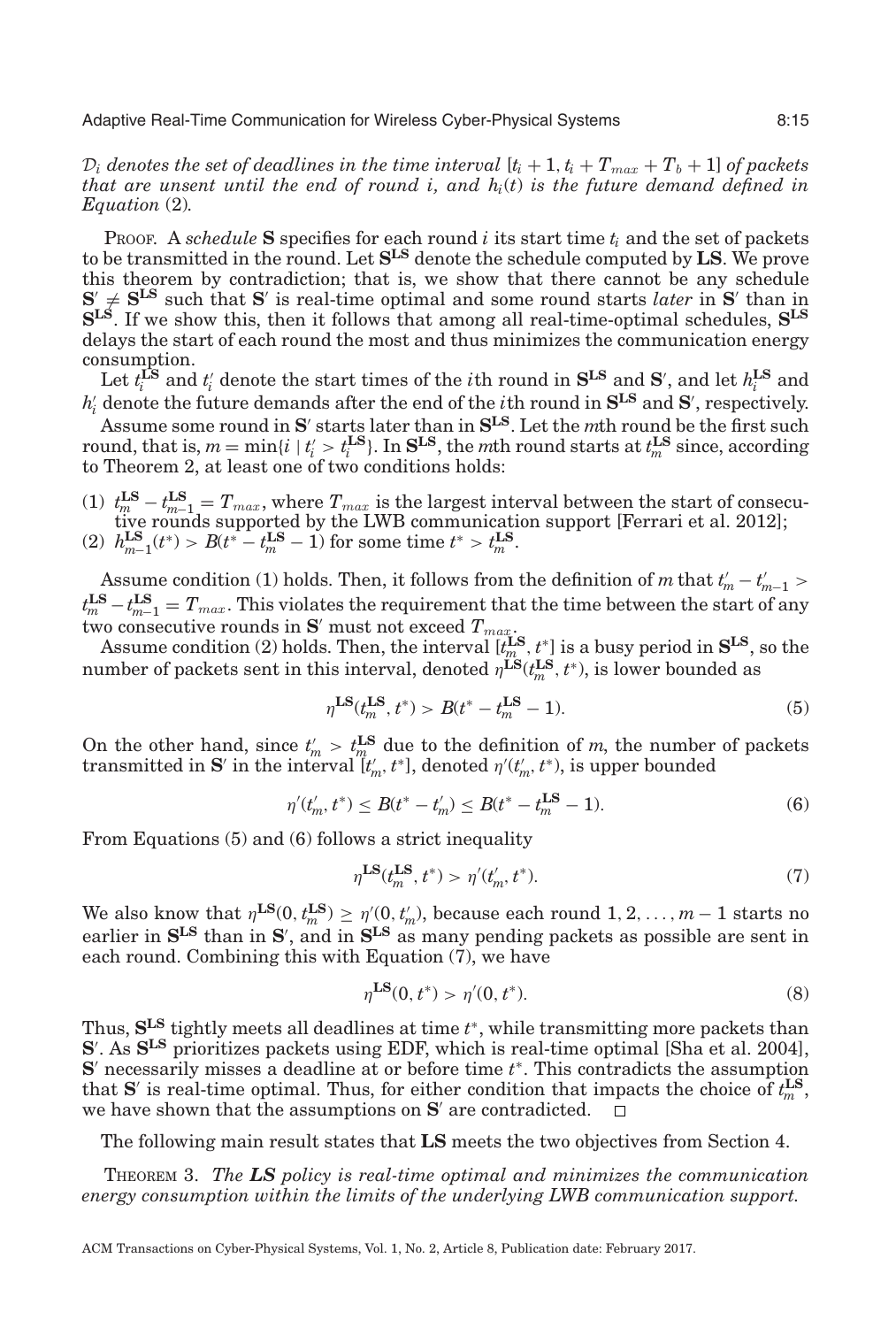PROOF. Due to time synchronization constraints imposed by LWB, the start of the next round at time  $t_{i+1}$  can be deferred by at most  $T_{max}$  after the start of the previous round at time *t<sup>i</sup>* . This implies the first component of the min-operation in Equation (3).

We now show that the second component of the min-operation in Equation (3) ensures that all packets meet their deadlines. The number of packets that must be sent between the end of round *i* and some time  $t \geq t_i + 1$  is given by the future demand  $h_i(t)$ . The available bandwidth in the interval  $[t_{i+1}, t]$  is  $B(t - t_{i+1})$ , where *B* is the number of slots available per round. To ensure that all packets meet their deadlines, the future demand  $h_i(t)$  must not exceed the available bandwidth for any time  $t \geq t_i + 1$ , that is,  $B(t - t_{i+1}) \geq h_i(t)$ . Since  $m \geq x$  if and only if  $m \geq \lceil x \rceil$  for any integer *m* and real number  $x, t - t_{i+1} \geq \lceil h_i(t)/B \rceil$ . In particular,

$$
t_{i+1} \le \min_{t \ge t_i + 1 \wedge h_i(t) > 0} (t - \lceil h_i(t)/B \rceil). \tag{9}
$$

The min-operation in Equation (9) is to be performed for every time *t* larger than  $t_i + 1$  at which the future demand  $h_i(t)$  is greater than zero. We can restrict this in two ways.

First, we need to apply the min-operation only at every time  $t$  in the interval  $[t_i +]$  $1, t_i + T_{max} + T_b + 1$ , where  $T_b$  is the synchronous busy period of the stream set. We prove this by contradiction. Let for some  $\hat{t} > t_i + T_{max} + T_b + 1$ ,

$$
\hat{t} = \underset{t \ge t_i + 1 \wedge h_i(t) > 0}{\arg \min} (t - \lceil h_i(t)/B \rceil). \tag{10}
$$

Let the quantity  $\hat{t} - [h_i(\hat{t})/B]$  be equal to the start time of the next round  $t_{i+1}$  and strictly less than  $t_i + T_{max}$ ,

$$
t_{i+1} = \hat{t} - \lceil h_i(\hat{t})/B \rceil < t_i + T_{max}.\tag{11}
$$

Since  $\lceil x \rceil = m$  if and only if  $m - 1 < x \leq m$  for any integer *m* and real number *x*,  $\hat{t} - t_{i+1} - 1 < h_i(\hat{t})/B$ . Multiplying both sides by the positive quantity *B*,

$$
(\hat{t} - t_{i+1} - 1)B < h_i(\hat{t}).\tag{12}
$$

We interpret Equation (12) as follows. The future demand  $h_i(\hat{t})$  exceeds the bandwidth available in  $[t_{i+1} + 1, \hat{t}]$ . This means that if one were to contiguously serve a demand as large as  $h_i(\hat{t})$ , the required time would exceed the length of the interval  $[t_{i+1} + 1, \hat{t}]$ . We can therefore consider  $[t_{i+1}+1, \hat{t}]$  a *busy period* of length  $\hat{t}$ − $t_{i+1}-1 > \hat{t}$ − $(t_i+T_{max})-1 >$  $T_b$ , because  $t_{i+1} < t_i + T_{max}$  according to Equation (11). However,  $T_b$  is the length of the synchronous busy period, which is by definition the longest possible busy period [Spuri 1996]. This contradicts the supposition on the existence of *t*ˆ.

Second, we need to perform the min-operation in Equation  $(9)$  only at times when  $h_i(t)$ has discontinuities. In fact, *hi*(*t*) is a right-continuous function with discontinuities only at times that coincide with the deadline of a packet. Thus, we can restrict the domain of the min-operation to the set of deadlines  $\mathcal{D}_i$  in the interval  $[t_i + 1, t_i + T_{max} + T_b + 1]$ of packets that are unsent until the end of round *i*. Since Equation (9) yields the largest possible  $t_{i+1}$  in the case of equality, we obtain the second component of the min-operation in Equation (3),

$$
T_i = \min_{t \in \mathcal{D}_i} (t - \lceil h_i(t)/B \rceil). \tag{13}
$$

Finally, because EDF is real-time optimal [Liu and Layland 1973], the necessary condition in Equation (13) is also sufficient.  $\Box$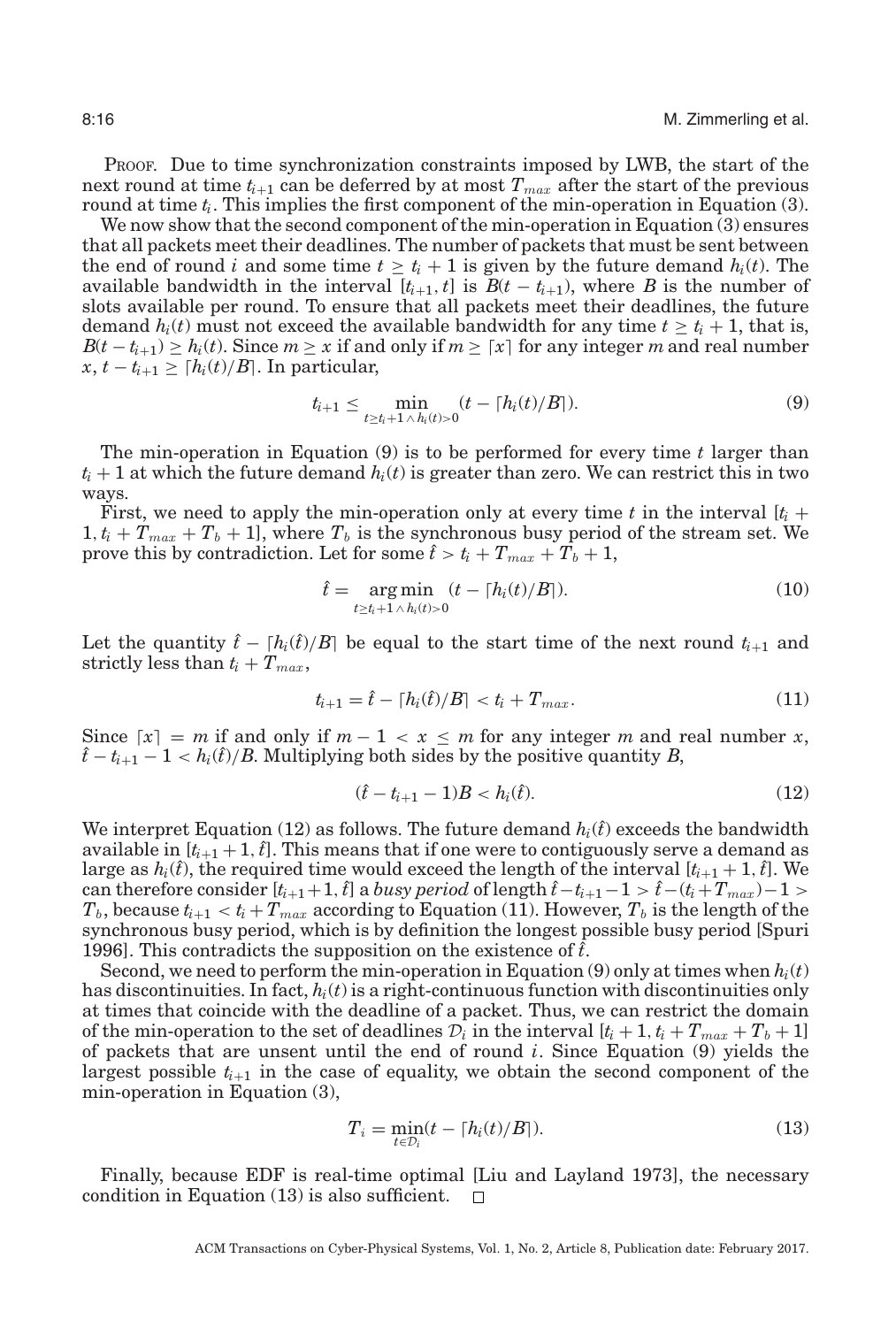# **ALGORITHM 1:** Compute Start Time of Next Round According to Lazy Scheduling

| <b>Input</b> A bucket queue that is a deep copy of the set of streams $\Lambda$ (smaller <i>absDeadline</i> means |
|-------------------------------------------------------------------------------------------------------------------|
| higher priority), the start time of the current round $t_i$ , and the synchronous busy period $T_b$ .             |
| <b>Output</b> The start time of the next round $t_{i+1}$ according to Lazy Scheduling (LS).                       |
| initialize futureDemand to 0 and minSlack to $\infty$                                                             |
| set s to highest-priority stream using $s = \text{FINDMIN}()$                                                     |
| $t = s.absDeadline$                                                                                               |
| while $t \leq t_i + T_{max} + T_b + 1$ do                                                                         |
| futureDemand = futureDemand + 1                                                                                   |
| $s.absDeadline = s.absDeadline + s.period$                                                                        |
| update priority of s using $D_{\text{ECREASEKEV}(s,s,period)}$                                                    |
| set s to highest-priority stream using $s = \text{FINDMIN}()$                                                     |
| <b>if</b> s.absDeadline > t <b>then</b>                                                                           |
| $minSlack = min((t - t_i)B - futureDemand, minSlack)$                                                             |
| end if                                                                                                            |
| $t = s.absDeadline$                                                                                               |
| end while                                                                                                         |
| $t_{i+1} = t_i + \min(\vert minSlack/B\vert, T_{max})$                                                            |
|                                                                                                                   |

**Design and implementation in Blink.** The challenge to using **LS** is to efficiently compute the future demand  $h_i(t)$ . The analytic expression for  $h_i(t)$  in Equation (2) is obtained by applying concepts from the real-time literature [Stankovic et al. 1998]. We attempt to compute this expression on a TelosB [Polastre et al. 2005] and observe prohibitive running times due to many time-consuming divisions. This is generally expected on resource-constrained platforms that lack hardware support for divisions. Nevertheless, as we show in Section 6.5, the approach we describe next outperforms the analytic method even on very powerful state-of-the-art platforms, including a 32-bit ARM Cortex-M4, developed by Advanced RISC Machines (ARM).

The key idea is to determine  $h_i(t)$  by performing efficient operations on the priority queue of streams rather than computing costly divisions. Algorithm 1 shows the pseudocode to compute the start time of the next round  $t_{i+1}$  according to Theorem 2. The algorithm operates on a deep copy of the current set of streams, maintained in a bucket queue in order of increasing absolute deadline. It fictitiously serves streams in EDF order, as if it would allocate slots to pending packets. It uses variable *futureDemand* to keep track of the number of streams served thus far and maintains variable *minSlack* that ultimately determines how far we can delay the start of the next round.

By avoiding divisions and using our efficient priority queue data structure, our implementation of Algorithm 1 achieves several-fold speed-ups over the analytic method. We use the same techniques to efficiently compute the length of the synchronous busy period  $T_b$  (see Online Appendix C) and demonstrate similar speed-ups over an existing analytical method from the real-time literature [Stankovic et al. 1998]. Experimental results in Section 6.5 indicate that these improvements in processing time are instrumental to the viability of real-time scheduling in Blink on popular low-power platforms.

## **5.3. Admission Control**

So far, we assumed the set of streams is schedulable, yet this is not always the case. As Figure 9 shows, for  $B = 5$ , the set of 9 $(8, 4, 3)$  and  $7(0, 25, 2)$  streams is not schedulable. The streams require altogether 16 slots in the interval between time 100 and time 103; however, there are only 15 slots available in this interval, which causes one packet to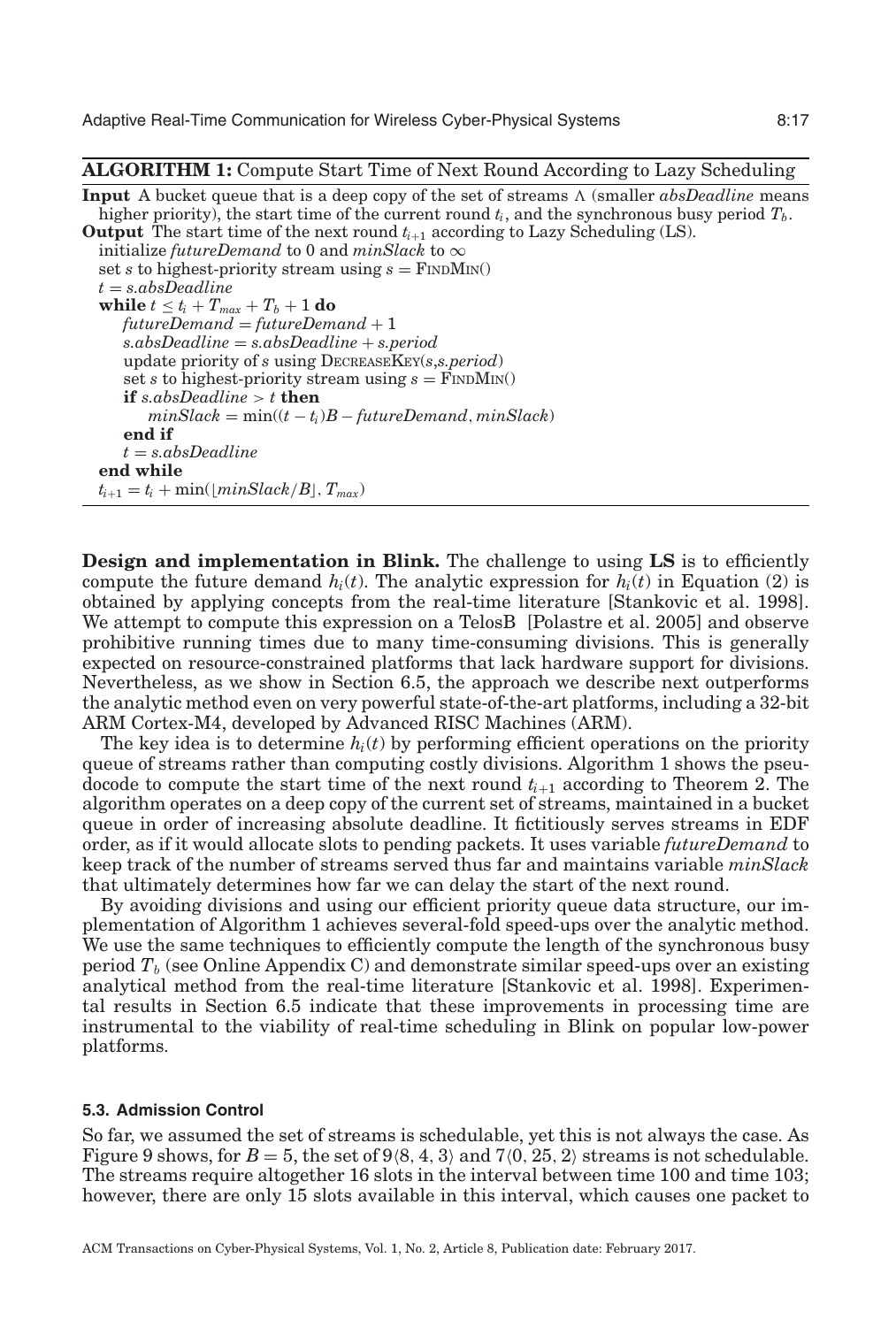

Fig. 9. Example of a stream set that is not schedulable, a situation admission control aims to prevent. The streams demand 16 slots between time 100 and time 103, but there are only 15 slots available in this interval.

miss its deadline. We show next how to prevent such situations by checking *prior* to the addition of a new stream whether the resulting set of streams is still schedulable.

**Algorithms.** As illustrated by the example above, deadlines are missed if, over some interval, the demand exceeds the available bandwidth. As explained in Section 5.2, the **CS** policy offers the highest possible bandwidth. Hence, admission control under all scheduling policies in Section 5.2 amounts to checking if **CS** can meet all deadlines.

We must perform this check over an interval with highest demand. If the bandwidth is sufficient in this extreme situation, then we can safely admit the new stream. Precisely identifying when this situation occurs is, however, non-trivial, because the streams' different start times and periods may defer this situation until some arbitrary time. In Figure 9, for example, it is not until  $t = 100$  that an interval of highest demand begins.

To tackle this problem, we deliberately create an interval of maximum demand by pretending that all streams release a packet at  $t = 0$ . Using the concept of synchronous busy period, we then check if  $\text{CS}$  can meet all deadlines in the interval [0,  $T_b$ ]. From this intuition follows a theorem, whose proof descends from known results [Spuri 1996].

THEOREM 4. For a set of streams  $\Lambda$  with arbitrary start times  $S_i$ , let  $\Lambda'$  be the same *set of streams except all start times are set to zero. With B data slots available in each round,* - *is schedulable if and only if*

$$
\forall t \in \mathcal{D}, \ h_0(t) \le t \times B,\tag{14}
$$

*where* D *is the set of deadlines in the interval* [0, *T*b] *of packets released by streams in*  $\Lambda'$ ,  $h_0(t)$  is the number of packets that have both release time and deadline in [0, t], and  $t \times B$  *is the bandwidth available within* [0, *t*].

**Design and implementation in Blink.** Implementing Theorem 4 for admission control faces the same challenges as the start of round computation discussed in Section 5.2. Even though a closed-form expression of  $h_0(t)$  exists (see Online Appendix D), using it would result in a performance hog on resource-constrained platforms due to many costly divisions. We thus perform admission control again by performing efficient priority queue operations rather than divisions, similarly to Algorithm 1. The pseudocode of this algorithm can be found in Online Appendix D.

## **5.4. Scheduler Execution and Integration**

At the end of a round, the algorithms for slot allocation, computation of the start of the next round, and admission control execute as shown in Figure 10. With a pending request for a new stream *s*, the scheduler computes the (new) synchronous busy period for the stream set  $\Lambda \cup \{s\}$  and checks if *s* can be admitted. Regardless of this, the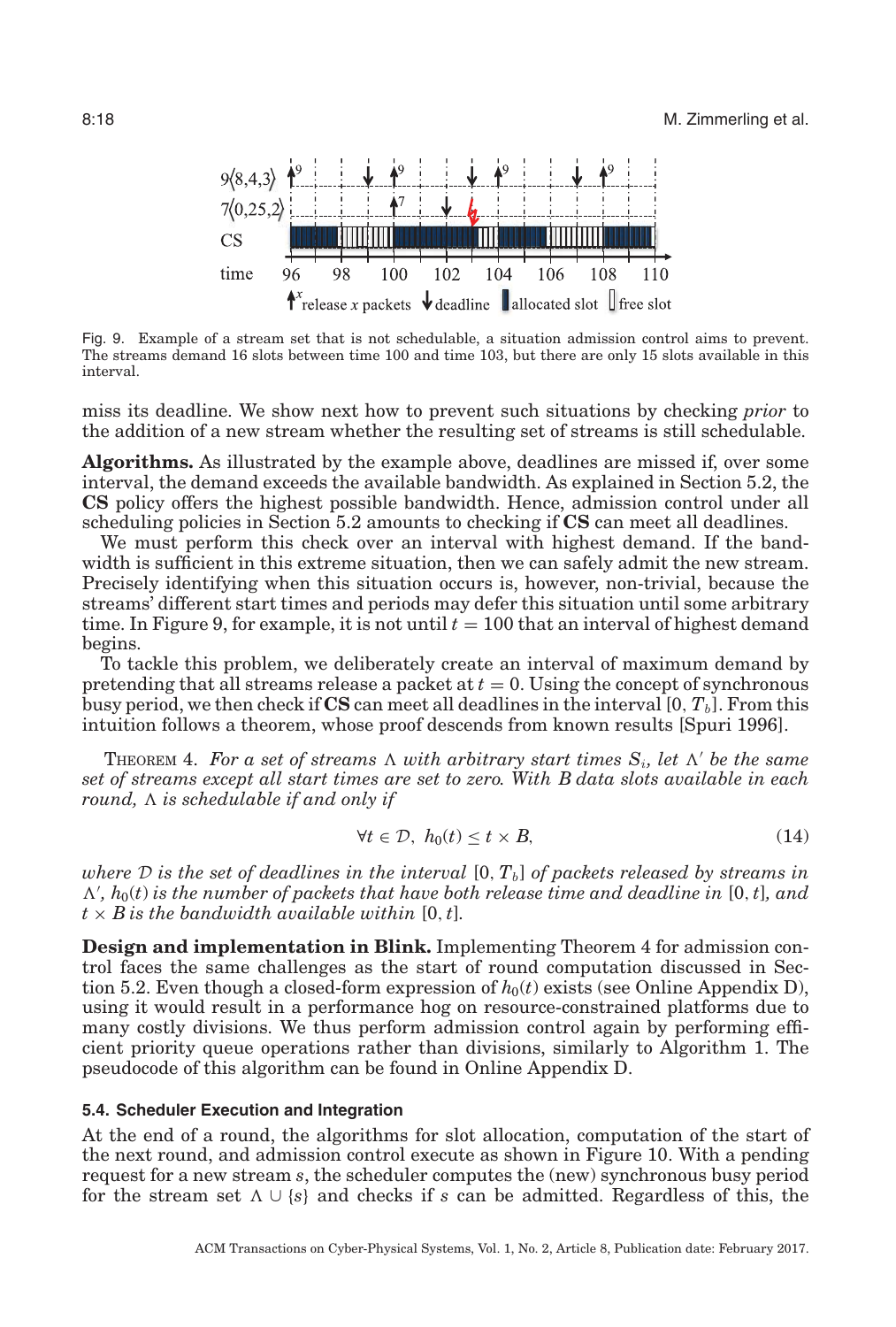

Fig. 10. Main steps in Blink's real-time scheduler.

scheduler computes the start time of the next round and then allocates slots to released packets.

In the worst case, one scheduler execution proceeds through all four steps in Figure 10. To keep the scheduler's execution time under control, we limit the number of changes to the stream set that increase the required bandwidth to one per round, so admission control executes at most once. Conversely, we place no limit on the number of changes to the stream set that decrease the required bandwidth, as they do not require us to run admission control. Overall, experiments in Section 6 show that our implementation can schedule hundreds of streams with a wide range of realistic bandwidth demands.

To deal with the reliability issues arising in the original LWB implementation when the time between rounds changes frequently, as explained in Section 3, after missing a schedule from the host, a node wakes up at *every* possible time instant at which a schedule packet could arrive. As rounds can only start at an integer multiple of the round length, a node selectively "scans" for schedule packets at the possible beginning and end of rounds. Compared to the strategy employed by the original LWB implementation, this approach significantly reduces both the time until a node can again participate in the communication and the energy required to search for the next schedule.

# **6. EVALUATION**

We evaluate Blink along four lines: (i) its adaptability to changes in the set of streams<sup>3</sup>; (ii) its real-time service in terms of packet delivery ratio and meeting deadlines ranging from 120s to 100ms, also compared to the original LWB scheduler; (iii) the communication energy efficiency of the different real-time scheduling policies; and (iv) the efficiency of our bucket queue-based implementation of the optimal **LS** policy.

To this end, we implement Blink according to the processing shown in Figure 10 on top of the Contiki operating system [Contiki 2011] for the TelosB and the CC430 system-on-chip platform. Both feature MSP430 MCUs. We perform experiments on the FlockLab [Lim et al. 2013] and w-iLab.t [Bouckaert et al. 2011] testbeds with up to 94 nodes, on two other platforms featuring state-of-the-art ARM Cortex-M0/M4 cores, in a time-accurate instruction-level emulator [Eriksson et al. 2009], and through synthetic simulations. Our results reveal the following:

- —Blink promptly adapts to dynamic changes in the set of streams (i.e., application requirements) without unnecessarily increasing communication energy consumption.
- —On a 94-node testbed, Blink meets all deadlines of received packets, while successfully delivering 99.97% of the packets. The few packet losses can be effectively handled by CPS controllers [Sinopoli et al. 2004; Zimmerling et al. 2013].
- —**LS** reduces communication energy costs by up to 2.5× compared with **CS** and **GS**.
- —In a four-hop network with nine sources, Blink supports 100ms deadlines under full load.

 $3$ We do not evaluate Blink's adaptability to network state changes (due to interference, node mobility, etc.), because these changes are seamlessly handled by the underlying LWB, as shown by Ferrari et al. [2012].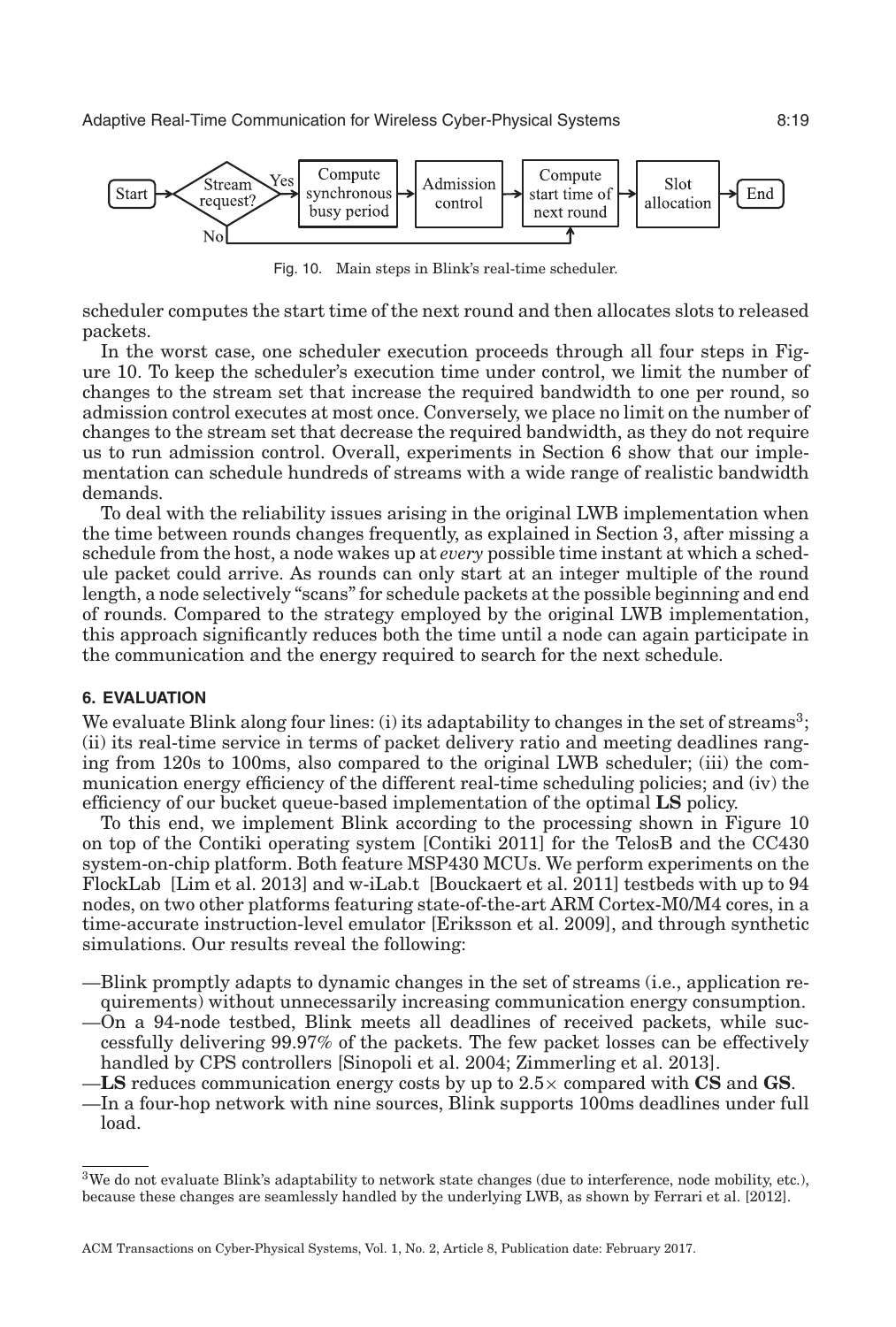

(b) Breakdown of scheduler execution time in each round.

Fig. 11. Trace of Blink scheduling streams with varying real-time requirements on FlockLab. After bootstrapping the network, Blink uses **LS** to save energy, while meeting all deadlines of the changing streams.

- —Simulations show that, unlike Blink, the original LWB scheduler misses on average 28–65% of deadlines in addition to the (unavoidable) packet losses over wireless.
- -Our bucket queue-based implementation of the **LS** scheduler executes up to  $4.1 \times$ faster than a conventional **LS** implementation on popular MCUs.

Unfortunately, comparing Blink with other real-time protocols in a running network is extremely difficult if not impossible. Considering a protocol that is unable to guarantee *hard* real-time requirements or designed only for specific traffic patterns would be discriminatory. On the other hand, protocols designed for the same kind of real-time requirements and traffic patterns as Blink usually offer no complete open-source implementation or are incapable to run on the same hardware as Blink. WirelessHART open-source implementations, for example, only comprise the functionality that runs *inside* the network. The scheduling process, however, executes on the central network manager, which is sold as a black box (e.g., by Dust Networks<sup>4</sup>) with no inside visibility or possibility of instrumentation to gather the needed measurements.

# **6.1. Adaptability to Changes in the Set of Streams**

Blink promptly adapts to dynamic changes in the stream set without affecting existing streams and while maintaining efficient performance. By contrast, in WirelessHART, for example, such changes tend to be disruptive [Zhang et al. 2009], and it takes much longer to re-gain a condition of efficient performance [Åkerberg et al. 2011b].

We use 29 TelosB nodes on FlockLab [Lim et al. 2013], with a diameter of five hops. One node acts as the host running the scheduler, and three randomly chosen nodes are destinations. The remaining 25 nodes act as sources generating  $2(0, 6, 6)$  streams each. We let two sources eventually request and update a third and a fourth stream with different parameters. The number of slots in a round is  $B = 51$ , leaving 100ms to compute the schedule at the end of a round. The length of a round is set to 1s.

**Execution.** Figure 11(a) shows the number of slots allocated in each round, while Figure 11(b) shows a breakdown of the execution time of the **LS** scheduler in each round.

<sup>4</sup>http://www.linear.com/products/smartmesh\_wirelesshart.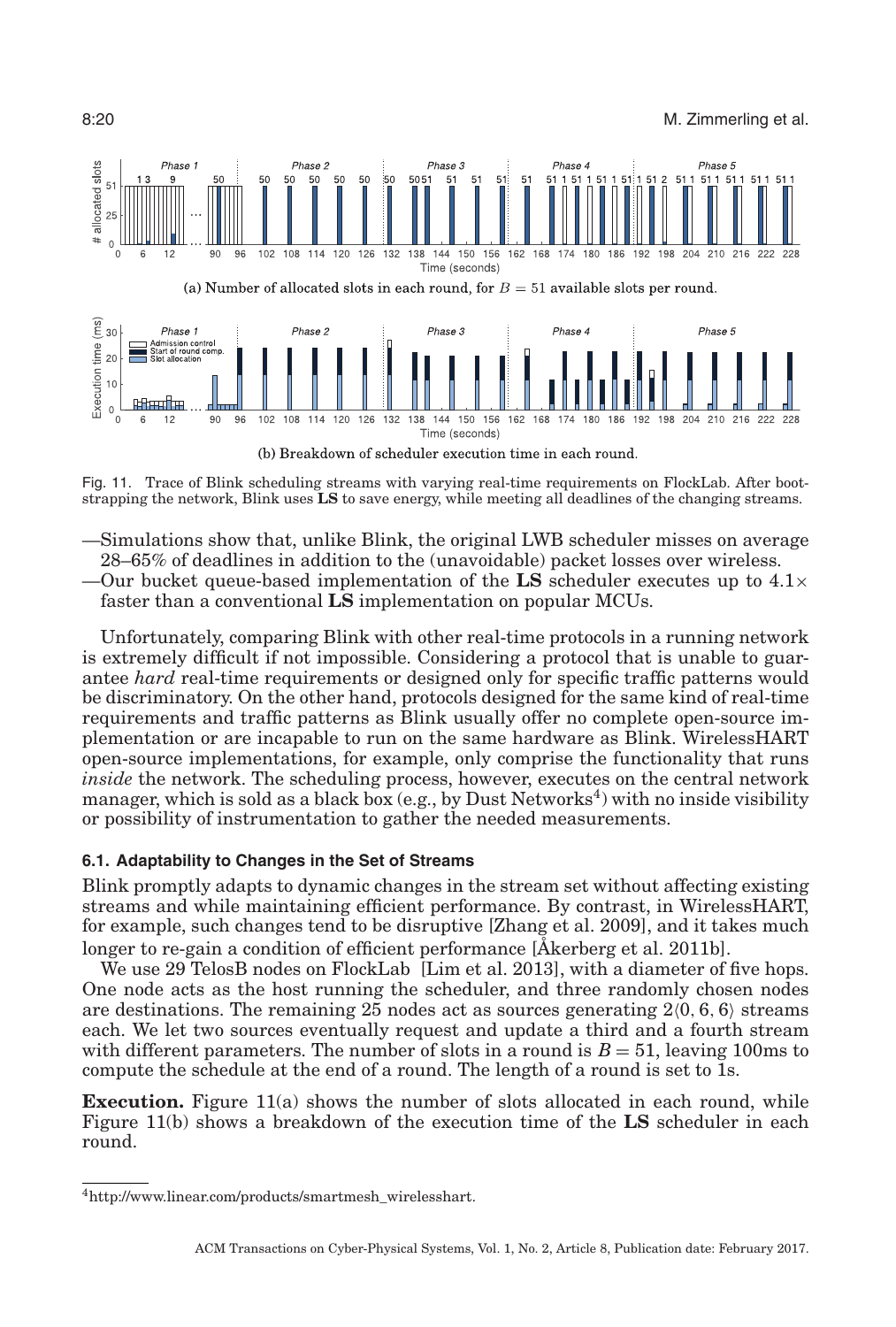Adaptive Real-Time Communication for Wireless Cyber-Physical Systems 8:21

In *Phase 1*, the system is bootstrapping, so Blink schedules rounds contiguously to allow all nodes to quickly time synchronize with the host and to submit their stream requests in the contention slot. This happens for the first time after 3s, as is visible in Figure 11(b) from the increase in processing time for admission control and slot allocation. During the following rounds, the host gradually receives all initial stream requests, and, consequently, admission control and slot allocation take longer.

In *Phase 2*, because no new stream request recently arrived, Blink adapts its functioning to the normal operation and starts to dynamically compute the start time of rounds using **LS**. Figure 11(b) shows that it takes about 10ms to do so. In these conditions, Blink schedules a round every 6s, postponing rounds until right before the packets' deadlines, which minimizes the energy overhead of the underlying LWB.

At the start of *Phase 3*, a request for a new stream  $(0, 6, 3)$  arrives. Admission control executes at  $t = 131$ s as visible in Figure 11(b). The new stream is admitted and accounted for starting from *t* = 140s. Rounds are scheduled again every 6s and with all  $B = 51$  available slots allocated. Unlike existing systems, Blink accommodates a change in application requirements represented by a new stream without jeopardizing the existing ones and still maintains minimum energy overhead. In WirelessHART, for example, changes in the stream set tend to be way more disruptive, likely affecting existing streams [Zhang et al. 2009], and thus take much longer to accommodate. For instance, Åkerberg et al. [2011b] report that it may take WirelessHART up to 30min to reconfigure the routing topology after a change in the network.

In *Phase 4*, another request for a stream  $\langle 0, 6, 6 \rangle$  arrives and passes admission control. Blink allocates the first slot to the new stream at  $t = 170$ s. However, now there are 52 pending packets, one more than the  $B = 51$  available slots. Due to this, Blink schedules the following rounds every 3s, with the number of allocated slots alternating between 51 and 1. This shows how Blink seamlessly copes with dynamic changes in the stream set, which may result in drastic changes in its runtime operation.

In *Phase 5*, the node that requested the stream in *Phase 3* extends its deadline from 3 to 6s. Thus, the 52 streams now all have the same deadline and period. Because 52 packets do not fit in a single round, Blink schedules a complete round with 51 allocated slots 2s before the packets' deadlines, followed by another round for the remaining packet. This shows that even a minor change in the profile of one stream may have a significant impact on how rounds unfold over time, which Blink effectively handles.

# **6.2. Packet Deadlines and Energy Consumption**

We assess Blink's ability to meet packet deadlines and the related energy costs.

**Metrics and settings.** We examine the performance along two key dimensions [Saifullah et al. 2010]. The *deadline success ratio* is the fraction of packets that meet their deadlines, indicating the level of real-time service. We compute this figure based on sequence numbers embedded into packets and timestamps taken at both communication ends. The *radio duty cycle* is the fraction of time a node has the radio on, which is widely used as a proxy for energy consumption [Gnawali et al. 2009]. This metric indicates the energy cost of providing a certain level of real-time service. We measure radio duty cycles in software using Contiki's power profiler [Contiki 2011].

We run experiments with 94 TelosB nodes on the w-iLab.t testbed [Bouckaert et al. 2011]. The network has a diameter of six hops. We let 90 nodes act as sources, 1 as the host, and 3 as destinations, mimicking a scenario with multiple controllers or multiple actuators [Paavola and Leiviska 2010]. Each source generates two streams, hence a total of 180 streams generate packets with a 10-byte payload. The number of slots in a round is again  $B = 51$ , and so is the length of a round, which remains 1s.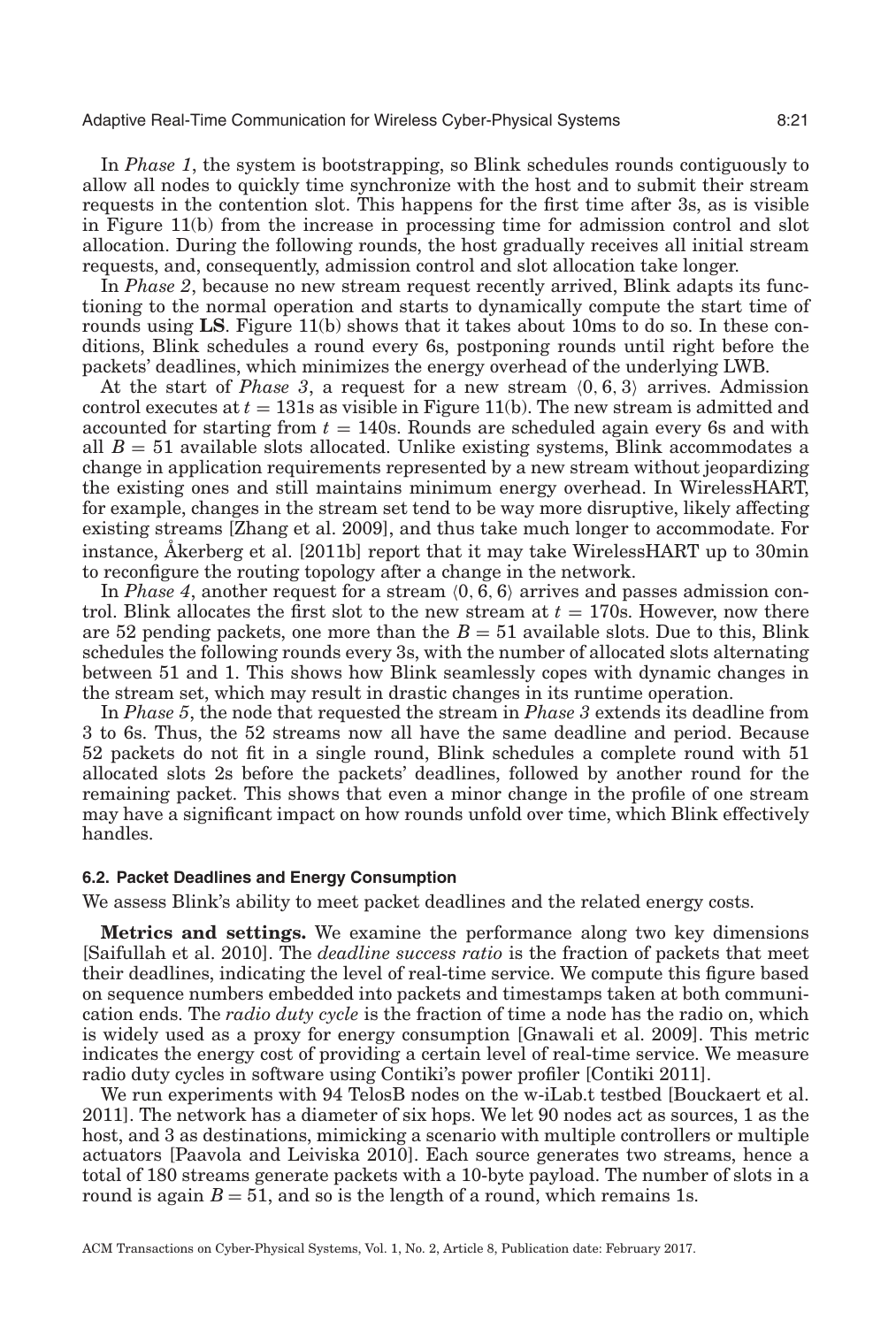

Fig. 12. Average radio duty cycle of Blink with **LS**, **GS**, and **CS** on the w-iLab.t testbed. Depending on the stream set, **LS** achieves up to a 2.5× reduction in energy consumption compared to the **GS** and **CS** policies.

We run two types of experiments. First, we set all starting times  $S_i$  to zero and vary the number of distinct periods in different runs, as in configurations combining primary and secondary control [Ogata 2001]. This way, we generate varying bandwidth demands between 2.9% and 19.4%. Then, we set the period  $P_i$  of all streams to 2min and vary the number of distinct starting times. This models situations where, for example, sources are progressively added to a running system [Paavola and Leiviska 2010]. Deadlines are equal to periods. Each run lasts for 50min. We start measuring after 20min to give nodes enough time to submit their stream requests.

**Results.** The average deadline success ratio is 99.97%, with a minimum of 99.71% in a single run. These figures are noteworthy in at least two respects. First, most modern control applications, including the ones we mentioned in Section 2, can and do tolerate such small fraction of packets not meeting their deadlines [Åkerberg et al. 2011a]. We thus demonstrate that Blink can effectively operate in several of these scenarios. Second, we verify that *deadline misses are entirely due to losses over the wireless channel*, a phenomenon that is orthogonal to real-time scheduling and cannot be fully avoided. These results thus confirm the reasoning and theoretical results from Section 5.

Figure 12(a) shows the average radio duty cycle across all nodes. The energy costs generally increase with the number of distinct periods, since the bandwidth demand increases as well. Differences among the policies stem from scheduling fewer rounds. **LS** and **GS** perform similarly: Since all streams start at the same time and because of the choice and distribution of periods, **LS** has little opportunity to spare more rounds than **GS**. Nonetheless, both **LS** and **GS** significantly improve over **CS**: They need 2.5× less energy when all streams have the same period. The gap shrinks to  $1.2 \times$  with 10 distinct periods, mostly because the energy overhead of Blink has a smaller impact on the total energy costs at higher bandwidth demands.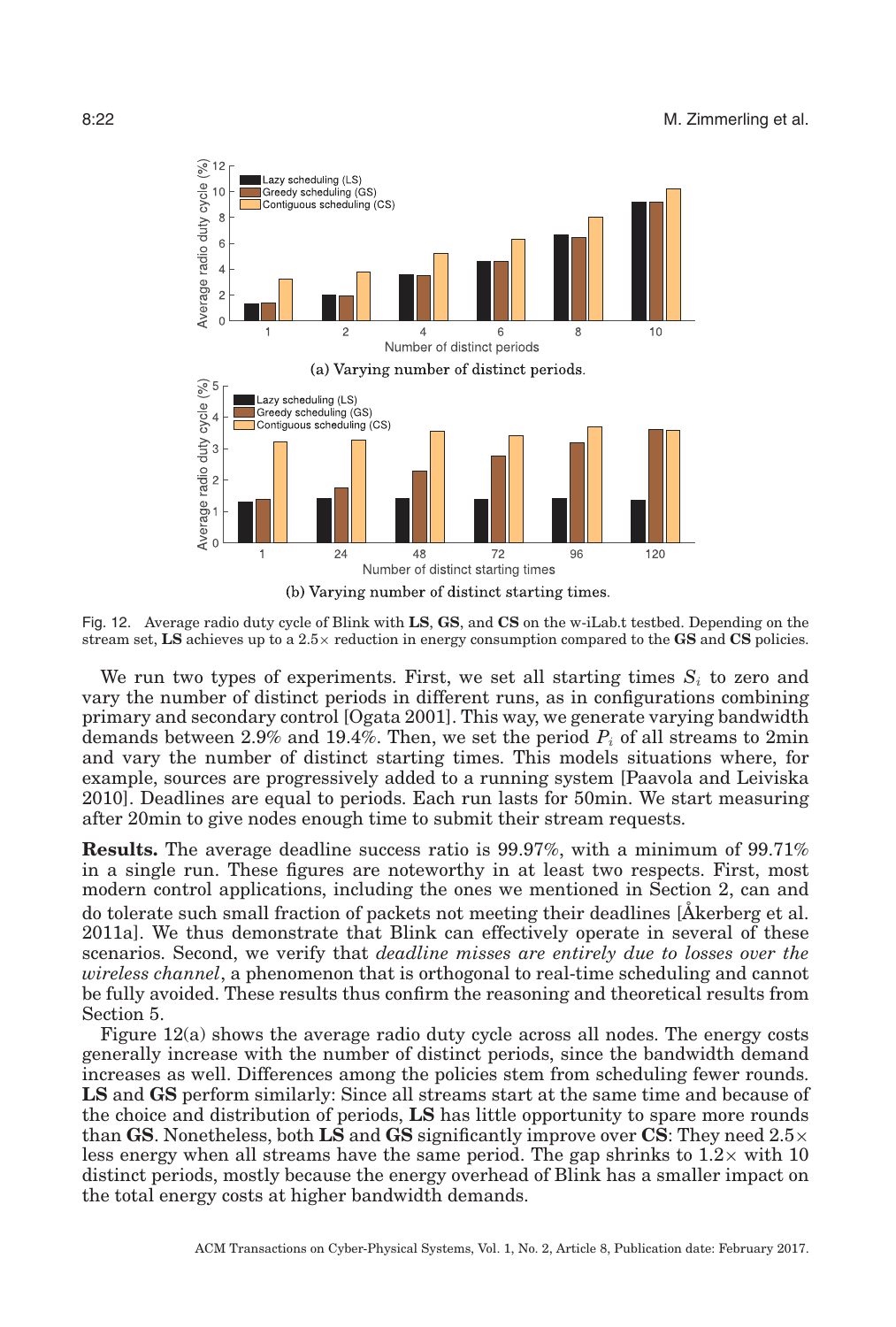## Adaptive Real-Time Communication for Wireless Cyber-Physical Systems 8:23



Fig. 13. Trace of Blink running on FlockLab at full load while supporting periods and deadlines of 100ms. A 5ms slot is sufficient to schedule packets in this demanding scenario, and all of them meet their deadline.

Figure 12(b) shows the average radio duty cycle as the number of distinct starting times increases. The bandwidth demand is constant, so **CS** always consumes the same energy. This time, however, **LS** and **GS** perform differently. The energy costs of **GS** increase as the number of distinct starting times increases, because packets are released at increasingly different times and thus **GS** schedules more rounds. **LS**, instead, greatly benefits from aggregating packets over subsequent release times and sending them in the same round. As a result, the energy costs of **LS** remain low and constant, whereas the energy costs of **GS** approach those of **CS**.

These results show that **LS** is most energy efficient irrespective of the stream set, achieving several-fold improvements over **GS** and **CS** in some settings. With a few distinct periods and starting times, **GS** might also be an option in that it reduces the packet latency by sending packets as soon as possible.

## **6.3. Supporting Sub-Second Periods and Deadlines under Full Load**

At the other end of the settings in Section 6.2 are, for example, interlocking and closedloop control. Typically, such scenarios include a small number of nodes exchanging packets over a few hops subject to deadlines in the 10–500ms range [Åkerberg et al. 2011a]. We show that Blink equally caters for such scenarios.

**Settings.** To this end, we use 10 CC430 devices across four hops on FlockLab [Lim] et al. 2013]. To emulate a typical closed-loop control setting [Åkerberg et al. 2011a], we let nine nodes each source a stream with  $D_i = P_i = 100$ ms; one node acts as the destination. We dimension Blink accordingly by setting the length of a round to 100ms. Given this time budget, we can effectively secure the  $B = 9$  data slots necessary in every round to serve all streams and can afford up to 5ms to compute the schedule. We use FlockLab's GPIO tracing service [Lim et al. 2013] to log the start and end of slots and when packets are released, sent, received, and, finally, delivered.

**Results.** Figure 13 shows a 200ms snapshot of the trace we obtain. We see each source releases a packet every  $P_i = 100$ ms, which is delivered to the destination within the stated deadline. For example, packets released at  $t = 50220$  ms are sent during the following sequence of data slots; the destination (node 2) receives and delivers all packets to the application shortly before time  $t = 50320$ ms. Since  $D_i = P_i$ 100ms for all streams, Blink immediately starts the next round and allocates all slots. Thus, the system is running at full load; that is, the streams demand 100% of the bandwidth.

We can make two key observations: (i) using our efficient priority queue implementation, a 5ms slot suffices to schedule packets in a demanding scenario with short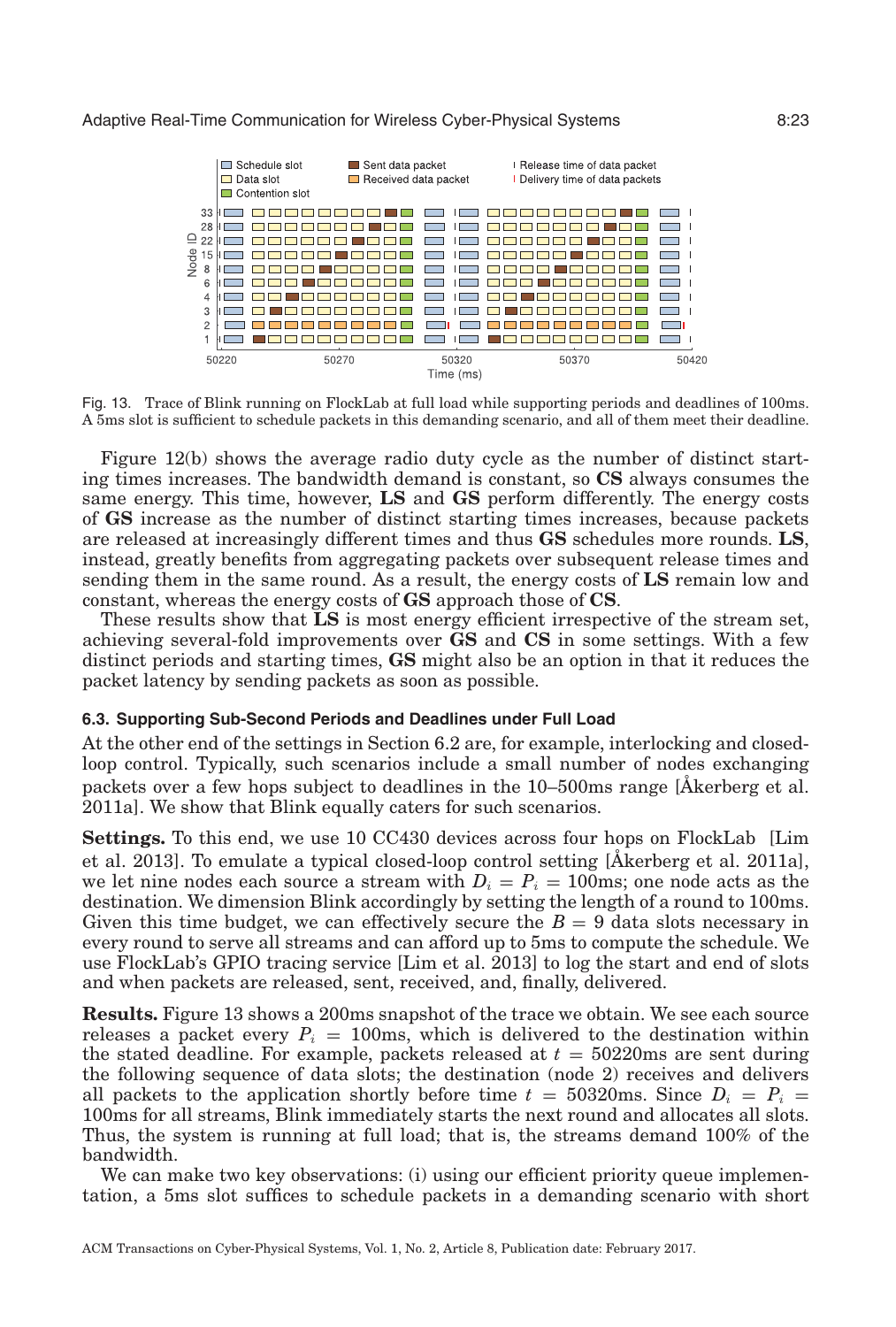

Fig. 14. Deadline success ratio against deadline to period ratio for Blink's **LS** scheduler and the original LWB scheduler (**OS**) for different bandwidth demands. The real-time-optimal **LS** scheduler meets all deadlines across all settings, while **OS** meets on average only 35–72% of deadlines for 5.8% bandwidth demand.

deadlines under full load and (ii) despite this, all packets consistently meet their deadlines. This provides evidence of Blink's ability to reach into challenging application scenarios, such as interlocking and closed-loop control, yet even shorter timescales would be possible if the physical layer were to provide higher data rates.

# **6.4. Comparison against the Original LWB Scheduler**

Our work adds real-time communication capabilities to the non-real-time LWB protocol. To quantify the gap we fill, we compare the deadline success ratio of Blink's **LS** scheduler with that of the original LWB scheduler (**OS**) [Ferrari et al. 2012].

**Setting.** We consider steady-state conditions, that is, the application has already issued all stream requests and these have reached the host. Under these conditions, and barring packet losses that would equally affect **LS** and **OS**, the deadline success ratio is solely determined by the schedulers' decisions. Thus, we synthetically simulate the execution of **LS** and **OS** for a given schedulable stream set and across a given time interval, examining the fraction of packets that meet their deadline.

We consider sets of 180 streams with  $S_i = 0$ . For each set, we randomly generate the periods  $P_i$  uniformly between 1s and a given maximum (10, 40, or 120s), yielding average bandwidth demands of 70.5%, 17.6%, and 5.8%. Deadlines are set to  $D_i = \lceil \rho P_i \rceil$ , where  $0 \leq \rho \leq 1$  is the *deadline-to-period ratio* determining the tightness of deadlines compared to periods. For a given maximum period, we generate 100 different stream sets with random periods, and for each set we simulate **LS** and **OS** for varying  $\rho$ . We report deadline success ratios after simulating the execution for 10min.

**Results.** Figure 14 plots average and standard deviation of deadline success ratio for **LS** and **OS** against ρ for different bandwidth demands. **LS** meets 100% of deadlines across the board, as we design it to be real-time-optimal. **OS**, however, meets on average only 35–72% of deadlines for 5.8% bandwidth demand. This is because **OS** is oblivious of deadlines in its scheduling decisions: It uses a fixed round period chosen as long as possible *only* based on the periods to save energy, while providing just enough bandwidth to transmit all packets [Ferrari et al. 2012]. This also explains why **OS** misses more deadlines for smaller  $\rho$ : The shorter the streams' deadlines compared to their periods, the less effective are **OS**'s scheduling decisions in terms of meeting deadlines. For higher bandwidth demands, **OS** needs to schedule more rounds to provide enough bandwidth, which has the (unintentional) side benefit that **OS** misses fewer deadlines.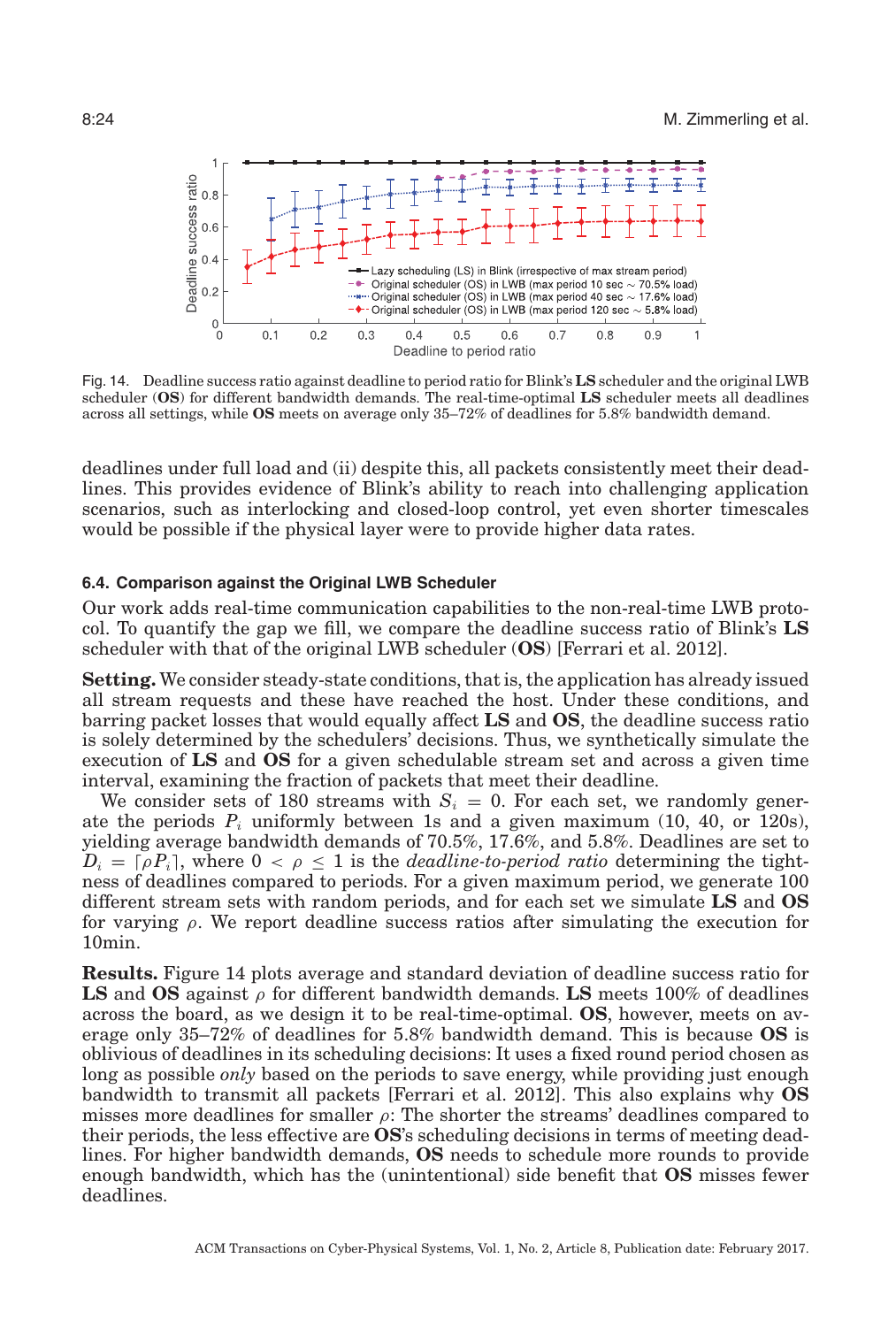

Fig. 15. Execution time of **LS** against bandwidth demand on a 16-bit MSP430 clocked at 4MHz, for a bucket queue-based implementation and a conventional one. The bucket queue-based implementation consistently outperforms the conventional approach based on analytic computations, achieving speed-ups of up to  $4.1 \times$ .

## **6.5. Scheduler Execution Time**

We look at the efficiency of our bucket queue-based **LS** implementation in Blink. The scheduler's execution time is critical as it affects the available bandwidth (see Section 4).

**Method.** In the worst case, a single scheduler execution must proceed through all four steps shown in Figure 10. A careful analysis of the relevant algorithms reveals that the execution time of **LS** increases with the number of streams *n*, the largest possible period of any stream  $\overline{P}$ , the bandwidth demand of the streams, and the synchronous busy period  $T_b$ .

Precisely quantifying how the combination of these factors determines the running time of **LS** is non-trivial. We opt for an empirical approach that confidently approximates the worst case. As described in more detail in Online Appendix E, we use 200 streams—the maximum that fits into the 10kB of RAM on a TelosB with our Blink prototype—and determine for a given bandwidth demand stream profiles with periods no larger than  $\overline{P} = 255$ s such that  $T_b$  is maximum. In this way, we obtain "worst-case" stream sets for bandwidth demands between 5% and 95%, in 5% steps.

To assess the effectiveness of our bucket queue-based implementation of the algorithms required in Blink, we implement as a baseline the first three steps in Figure 10 following the conventional approach, based on analytic computations like those in Equation (2). This includes an implementation of the fastest analytic EDF schedulability test known today [Zhang and Burns 2009] for admission control. We benchmark both implementations in a 2.5h execution of Blink, where 200 streams are initially admitted one after the other and measure the execution time of the different steps in Figure 10.

We test three different MCUs: a 16-bit MSP430F1611 running at 4MHz, which represents the class of MCUs currently used to target the lowest possible energy consumption in the CPS applications of Section 2; a 32-bit ARM Cortex-M0 clocked at 48MHz; and a 32-bit ARM Cortex-M4 running at 72MHz. The ARM cores offer higher processing power at higher energy consumption, yet they might be a viable option if some energy overhead can be traded for better computing capabilities [Ko et al. 2012].

We use msp430-gcc v4.6.3 for the MSP430 and IAR build tools for the two ARM cores; we choose the highest optimization level that makes the binaries still fit into program memory. We deploy the binaries in the MSPsim time-accurate instruction-level emulator [Eriksson et al. 2009] and on evaluation boards from STMicroelectronics for the ARM cores. Execution times are measured in software with microsecond accuracy.

**Results.** Figure 15 plots the total execution time of the two scheduler implementations on the MSP430 as the bandwidth demand increases from 5% to 95%. The time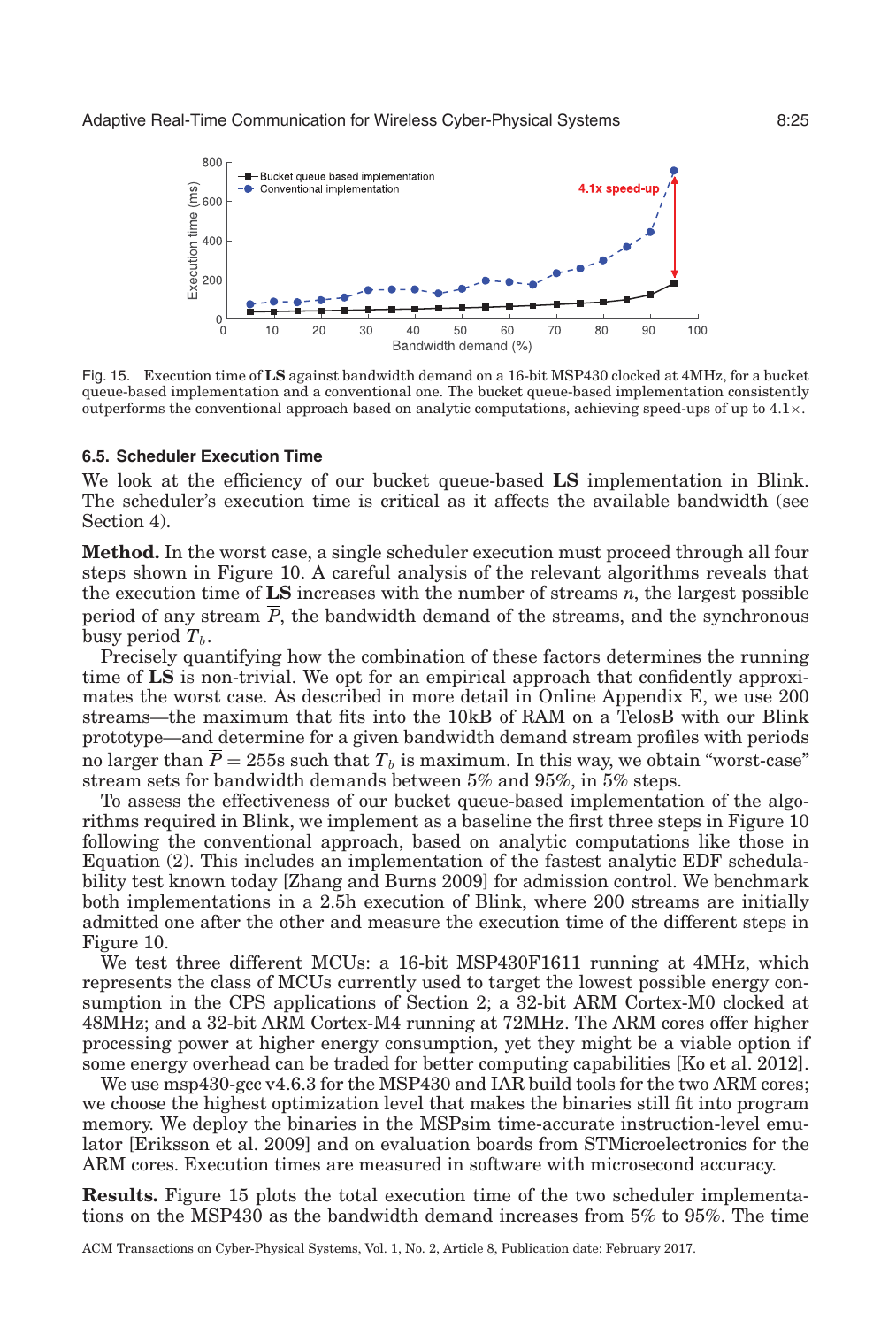increases slightly in the beginning but ramps up severely for the conventional implementation as the bandwidth demand exceeds 65%. This is due to an increase in the times needed for synchronous busy period computation, admission control, and start of round computation, whereas the time needed for slot allocation remains almost constant.

Our bucket queue-based implementation consistently outperforms the conventional one, culminating in a  $4.1\times$  speed-up at 95% bandwidth demand. For this demand, the reduced execution time (182ms vs 756ms) means there is space for 44 instead of only 3 data slots per round. Fictitiously simulating the system's evolution using an efficient bucket queue implementation as we do, rather than explicitly performing analytic computations, is thus instrumental to the viability of real-time-optimal scheduling using **LS** on this class of devices. At the same time, **LS** ensures minimal communication energy consumption within the limits of the underlying LWB.

Despite approximating the worst-case execution time of **LS**, the stream sets above are not often seen in *low-power* applications. Our review in Section 2 indicates that the typical demands would rarely exceed 20% of the maximum available bandwidth. In this regime, we measure execution times below 43ms with the bucket queuebased implementation, well below the upper bound of 100ms in our Blink prototype. Thus, due to a  $2.3\times$  speed-up over the conventional implementation in this regime, there is plenty of room for employing more constrained ultra-low-power platforms or for considerably scaling up the number of streams with more available memory.

These observations also hold for the ARM cores. As expected, the conventional implementation benefits from the richer instruction sets, in particular on the Cortex-M4, which features SIMD instructions and a hardware divide. Therefore, we consistently measure scheduler execution times below 30ms. Nevertheless, our bucket queue-based implementation achieves speed-ups of  $1.6-2\times$  on both cores for realistic bandwidth demands of up to 20%. This is mostly because using the bucket queues, the next time *t* that the loop in Algorithm 1 should examine is readily available due to the EDF-based ordering of streams. Instead, using the conventional approach, the next time *t* must be explicitly computed, which costs as much as computing  $h_i(t)$  via Equation (2).

We therefore demonstrate that a bucket queue-based implementation of **LS** is beneficial even on less-constrained state-of-the-art platforms. In general, faster processing may either allow one to increase the bandwidth by reducing the time allocated to the scheduling step in a round or to handle more streams with the same time allocated to scheduler execution. By providing a further reduction of the time required for scheduling, our implementation thus amplifies the benefits of faster processors.

## **7. CONCLUSIONS**

Blink supports hard real-time communication in large wireless multi-hop networks at low energy costs. It overcomes fundamental limitations of prior art in terms of scalability and adaptivity to changes in application requirements and network state. Our experiments demonstrate that Blink meets all deadlines of received packets, successfully delivers 99.97% of packets regardless of such changes, and consumes minimum energy within the limits of the underlying LWB communication support. This performance applies to periods and deadlines down to 100ms, while significantly improving over the original LWB scheduler, which would miss a large fraction of deadlines. Our efficient priority queue data structure enables speed-ups of up to  $4.1\times$  over a conventional scheduler implementation based on analytic computations on popular low-power microcontrollers. We thus maintain that Blink provides a key stepping stone towards the adoption of low-power wireless technology in mission-critical CPS applications.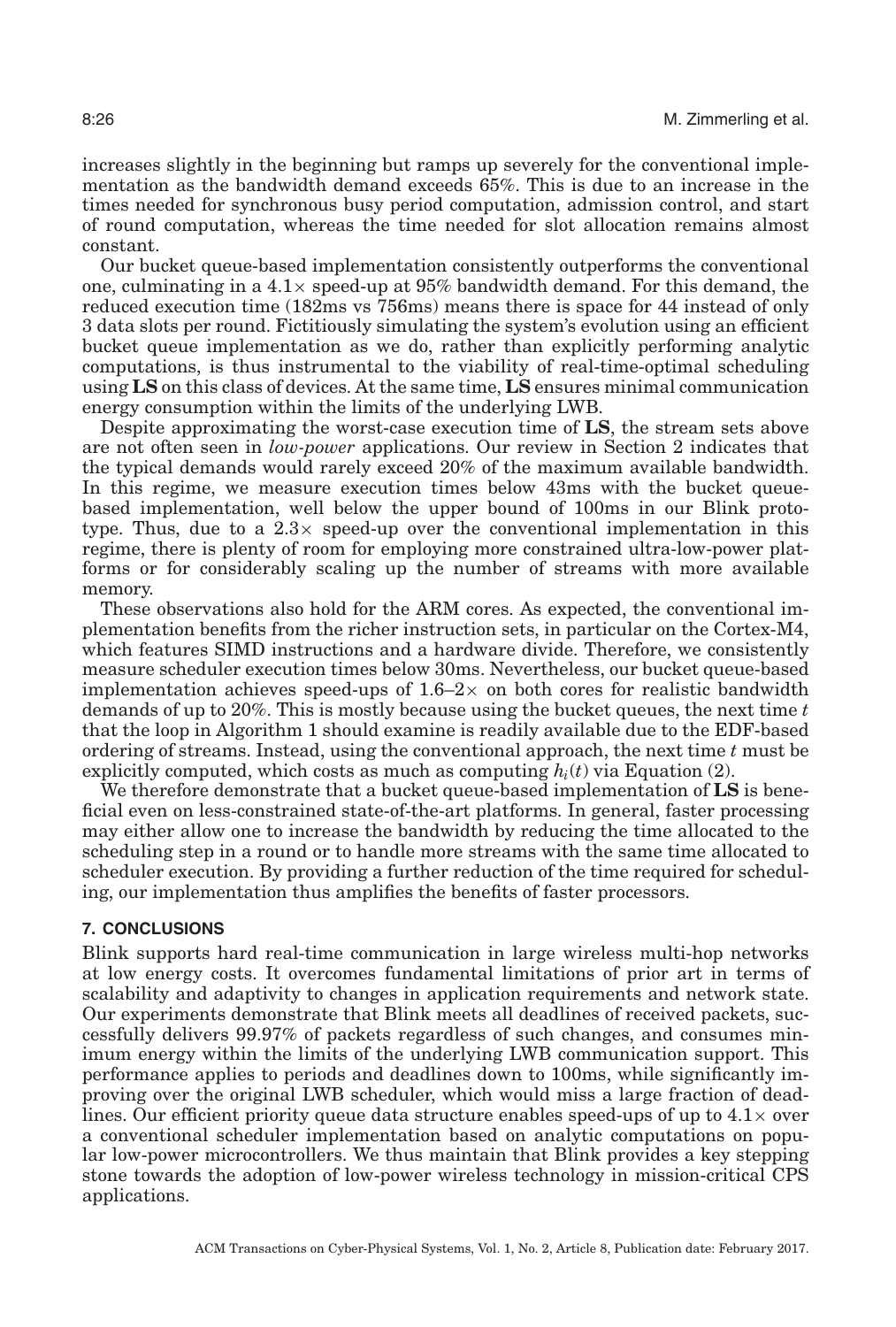# **ELECTRONIC APPENDIX**

The electronic appendix for this article can be accessed in the ACM Digital Library.

## **ACKNOWLEDGMENTS**

The authors thank Reto Da Forno for his help with some of the experiments and Jan Beutel, Tonio Gsell, and Roman Lim for their excellent technical support.

## **REFERENCES**

- Yuvraj Agarwal, Bharathan Balaji, Seemanta Dutta, Rajesh K. Gupta, and Thomas Weng. 2011. Dutycycling buildings aggressively: The next frontier in HVAC control. In *Proc. of the ACM/IEEE Int. Conf. on Information Processing in Sensor Networks (IPSN)*.
- Johan Åkerberg, Mikael Gidlund, and Mats Bjorkman. 2011a. Future research challenges in wireless sensor ¨ and actuator networks targeting industrial automation. In *Proc. of the IEEE Int. Conf. on Industrial Informatics (INDIN)*.
- Johan Åkerberg, Frank Reichenbach, Mikael Gidlund, and Mats Bjorkman. 2011b. Measurements on an ¨ industrial WirelessHART network supporting PROFIsafe: A case study. In *Proc. of the IEEE Int. Conf. on Emerging Technologies and Factory Automation (ETFA)*.
- Nouha Baccour, Anis Koubâa, Luca Mottola, Marco Antonio Zúñiga, Habib Youssef, Carlo Alberto Boano, and Mário Alves. 2012. Radio link quality estimation in wireless sensor networks: A survey. ACM Trans. *Sens. Netw.* 8, 4 (2012), 1–34.
- Stefan Bouckaert, Wim Vandenberghe, Bart Jooris, Ingrid Moerman, and Piet Demeester. 2011. The w-iLab.t testbed. In *Proc. of the ICST Int. Conf. on Testbeds and Research Infrastructures for the Development of Networks and Communities (TridentCom)*.
- Gerth Stølting Brodal. 2013. A survey on priority queues. In *Space-Efficient Data Structures, Streams, and Algorithms*. Springer-Verlag, 150–163.
- Randy Brown. 1988. Calendar queues: A fast *O*(1) priority queue implementation for the simulation event set problem. *Commun. ACM* 31, 10 (1988), 1220–1227.
- Giorgio Buttazzo. 2005. Rate monotonic vs. EDF: Judgment day. *Real-Time Syst.* 29, 1 (2005), 5–26.
- Giorgio Buttazzo. 2011. *Hard Real-Time Computing Systems: Predictable Scheduling Algorithms and Applications*. Vol. 24. Springer Science & Business Media.
- CAN. 2004. ISO 11898-4:2004–Road vehicles–Controller area network (CAN)–Part 4: Time-triggered communication. International Organization for Standardization (ISO), Geneva, Switzerland.
- Octav Chipara, Chenyang Lu, Thomas C. Bailey, and Gruia-Catalin Roman. 2010. Reliable clinical monitoring using wireless sensor networks: Experiences in a step-down hospital unit. In *Proc. of the ACM Conf. on Embedded Networked Sensor Systems (SenSys)*.
- Octav Chipara, Chenyang Lu, and Gruia-Catalin Roman. 2013. Real-time query scheduling for wireless sensor networks. *IEEE Trans. Comput.* 62, 9 (2013).
- Octav Chipara, Chengjie Wu, Chenyang Lu, and William Griswold. 2011. Interference-aware real-time flow scheduling for wireless sensor networks. In *Proc. of the Conf. on Real-Time Systems (ECRTS)*.
- Contiki. 2011. Contiki: The Open Source OS for the Internet of Things. (2011). Retrieved from http://www. contiki-os.org/.
- Robert B. Dial. 1969. Algorithm 360: Shortest-path forest with topological ordering [H]. *Commun. ACM* 12, 11 (1969), 632–633.
- Joakim Eriksson, Fredrik Osterlind, Niclas Finne, Nicolas Tsiftes, Adam Dunkels, and Thiemo Voigt. 2009. ¨ COOJA/MSPSim: Interoperability testing for wireless sensor networks. In *Proc. of the EIA Int. Conf. on Simulation Tools and Techniques (SIMUTools)*.
- Federico Ferrari, Marco Zimmerling, Luca Mottola, and Lothar Thiele. 2012. Low-power wireless bus. In *Proc. of the ACM Conference on Embedded Network Sensor Systems (SenSys)*.
- Federico Ferrari, Marco Zimmerling, Lothar Thiele, and Olga Saukh. 2011. Efficient network flooding and time synchronization with glossy. In *Proc. of the ACM/IEEE Int. Conf. on Information Processing in Sensor Networks (IPSN)*.
- FlexRay. 2013. ISO 17458-1:2013–Road vehicles–FlexRay communications system–Part 1: General information and use case definition. International Organization for Standardization (ISO), Geneva, Switzerland.
- Omprakash Gnawali, Rodrigo Fonseca, Kyle Jamieson, David Moss, and Philip Levis. 2009. Collection tree protocol. In *Proc. of the ACM Conference on Embedded Networked Sensor Systems (SenSys)*.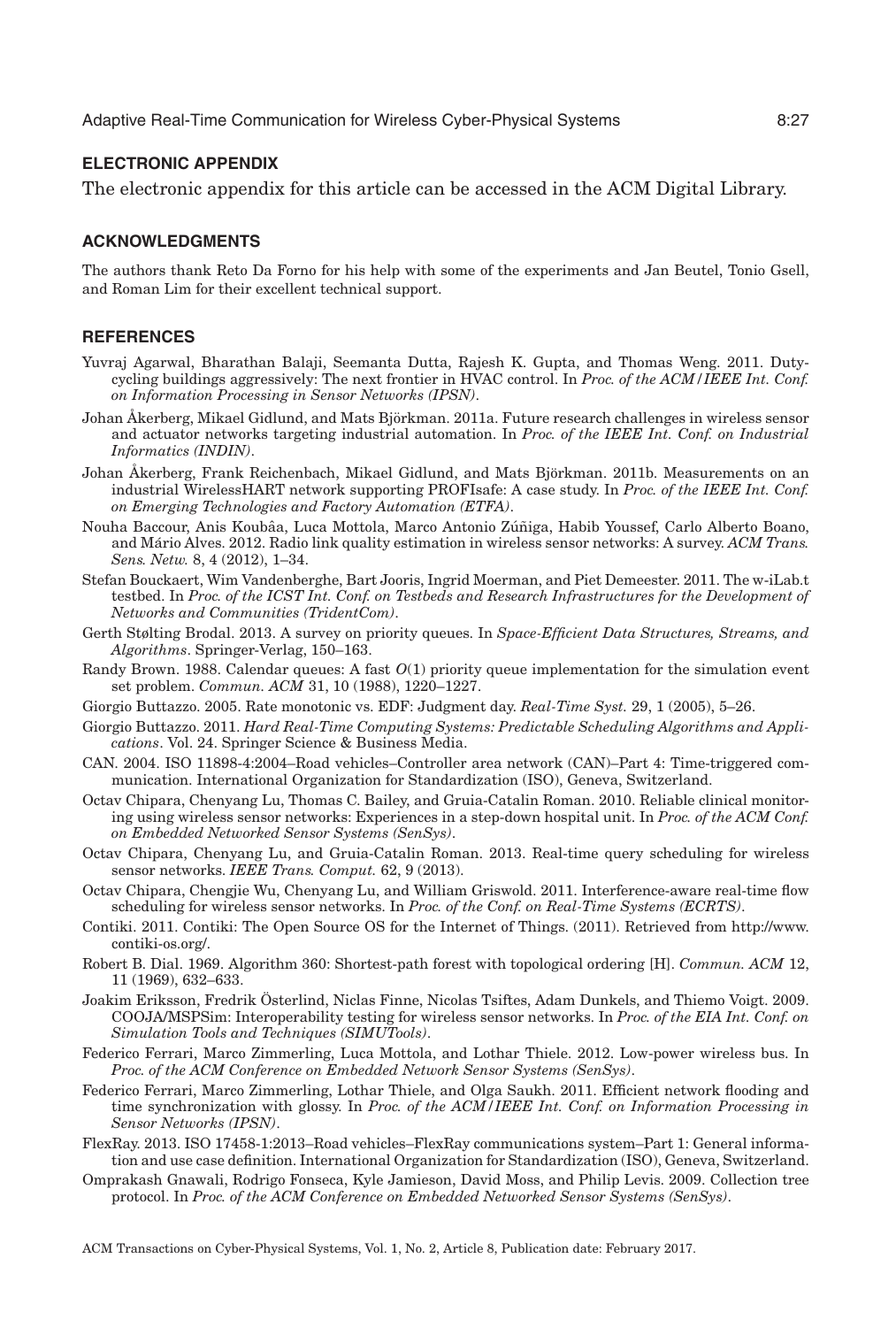- Yu Gu, Tian He, Mingen Lin, and Jinhui Xu. 2009. Spatiotemporal delay control for low-duty-cycle sensor networks. In *Proc. of the IEEE Real-Time Systems Symposium (RTSS)*.
- Tian He, John A. Stankovic, Chenyang Lu, and Tarek F. Abdelzaher. 2005. A spatiotemporal communication protocol for wireless sensor networks. *IEEE Trans. Parallel Distrib. Syst.* 16, 10 (2005), 995–1006.
- Honeywell. 2006. Choosing the Right Industrial Wireless Network. Retrieved from https://www. honeywellprocess.com/library/support/Public/Documents/WirelessWhitePaper\_Nov2006.pdf.
- IEEE 802.15.4e TSCH. 2012. 802.15.4e-2012 IEEE Standard for Local and metropolitan area networks– Part 15.4: Low-Rate Wireless Personal Area Networks (LR-WPANs) Amendment 1: MAC sublayer. Institute of Electrical and Electronics Engineers (IEEE), New York, NY, USA.
- ISA 100.11a. 2011. ANSI/ISA-100.11a-2011 Wireless systems for industrial automation: Process control and related applications. International Society of Automation (ISA), Research Triangle Park, NC, USA.
- Vikram Kanodia, Chengzhi Li, Ashutosh Sabharwal, Bahareh Sadeghi, and Edward Knightly. 2001. Distributed multi-hop scheduling and medium access with delay and throughput constraints. In *Proc. of the ACM Int. Conf. on Mobile Computing and Networking (MobiCom)*.
- JeongGil Ko and others. 2012. Low power or high performance? A tradeoff whose time has come (and nearly gone). In *Proc. of the European Conf. on Wireless Sensor Networks (EWSN)*.
- Krijn Leentvaar and Jan H. Flint. 1976. The capture effect in FM receivers. *IEEE Trans. Commun.* 24, 5 (1976), 531–539.
- Roman Lim, Federico Ferrari, Marco Zimmerling, Christoph Walser, Philipp Sommer, and Jan Beutel. 2013. FlockLab: A testbed for distributed, synchronized tracing and profiling of wireless embedded systems. In *Proc. of the ACM/IEEE Int. Conf. on Information Processing in Sensor Networks (IPSN)*.
- Chung Laung Liu and James W. Layland. 1973. Scheduling algorithms for multiprogramming in a hardreal-time environment. *J. ACM* 20, 1 (1973), 46–61.
- Ke Liu, Nael Abu-Ghazaleh, and K.-D. Kang. 2006. JiTS: Just-in-time scheduling for real-time sensor data dissemination. In *Proc. of the Int. Conf. on Pervasive Computing and Communications (PERCOM)*.
- Chenyang Lu, Brian M. Blum, Tarek F. Abdelzaher, John A. Stankovic, and Tian He. 2002. RAP: A real-time communication architecture for large-scale wireless sensor networks. In *Proc. of the IEEE Real-Time and Embedded Technology and Applications Symposium (RTAS)*.
- Ingo Molnar. 2015. The Linux Completely Fair Scheduler (CFS). Retrieved from https://www.kernel.org/ doc/Documentation/scheduler/sched-design-CFS.txt.
- Luca Mottola, Mattia Moretta, Kamin Whitehouse, and Carlo Ghezzi. 2014. Team-level programming of drone sensor networks. In *Proc. of the ACM Conf. on Embedded Network Sensor Systems (SenSys)*.
- S. M. Shahriar Nirjon, John A. Stankovic, and Kamin Whitehouse. 2010. IAA: Interference aware anticipatory algorithm for scheduling and routing periodic real-time streams in wireless sensor networks. In *Proc. of the IEEE Int. Conf. on Networked Sensing Systems (INSS)*.
- Tony O'Donovan and others. 2013. The GINSENG system for wireless monitoring and control: Design and deployment experiences. *ACM Trans. Sen. Netw.* 10, 1 (2013), 1–40.
- Katsuhiko Ogata. 2001. *Modern Control Engineering* (4th ed.). Prentice Hall.
- M. Paavola and K. Leiviska. 2010. *Wireless Sensor Networks in Industrial Automation*. Springer-Verlag.
- Ben Pfaff. 2004. An Introduction to Binary Search Trees and Balanced Trees. Retrieved from http:// adtinfo.org/libavl.html/.
- Joseph Polastre, Robert Szewczyk, and David Culler. 2005. Telos: Enabling ultra-low power wireless research. In *Proc. of the ACM/IEEE Int. Conf. on Information Processing in Sensor Networks (IPSN)*.
- Abusayeed Saifullah, You Xu, Chenyang Lu, and Yixin Chen. 2010. Real-time scheduling for WirelessHART networks. In *Proc. of the IEEE Real-Time Systems Symposium (RTSS)*.
- Lui Sha, Tarek F. Abdelzaher, Karl-Erik Årzen, Anton Cervin, Theodore Baker, Alan Burns, Giorgio Buttazzo, ´ Marco Caccamo, John Lehoczky, and Aloysius K. Mok. 2004. Real time scheduling theory: A historical perspective. *Real-Time Syst.* 28, 2–3 (2004), 101–155.
- Bruno Sinopoli, Luca Schenato, Massimo Franceschetti, Kameshwar Poolla, Michael I. Jordan, and Shankar S. Sastry. 2004. Kalman filtering with intermittent observations. *IEEE Trans. Automat. Control* 49, 9 (2004), 1453–1464.
- Marco Spuri. 1996. *Analysis of Deadline Scheduled Real-Time Systems*. Technical Report 2772. INRIA.
- Kannan Srinivasan, Prabal Dutta, Arsalan Tavakoli, and Philip Levis. 2010. An empirical study of low-power wireless. *ACM Trans. Sen. Netw.* 6, 2 (2010), 1–49.
- John A. Stankovic, Tarek F. Abdelzaher, Chenyang Lu, Lui Sha, and Jennifer C. Hou. 2003. Realtime communication and coordination in embedded sensor networks. *Proc. IEEE* 91, 7 (2003), 1002– 1022.